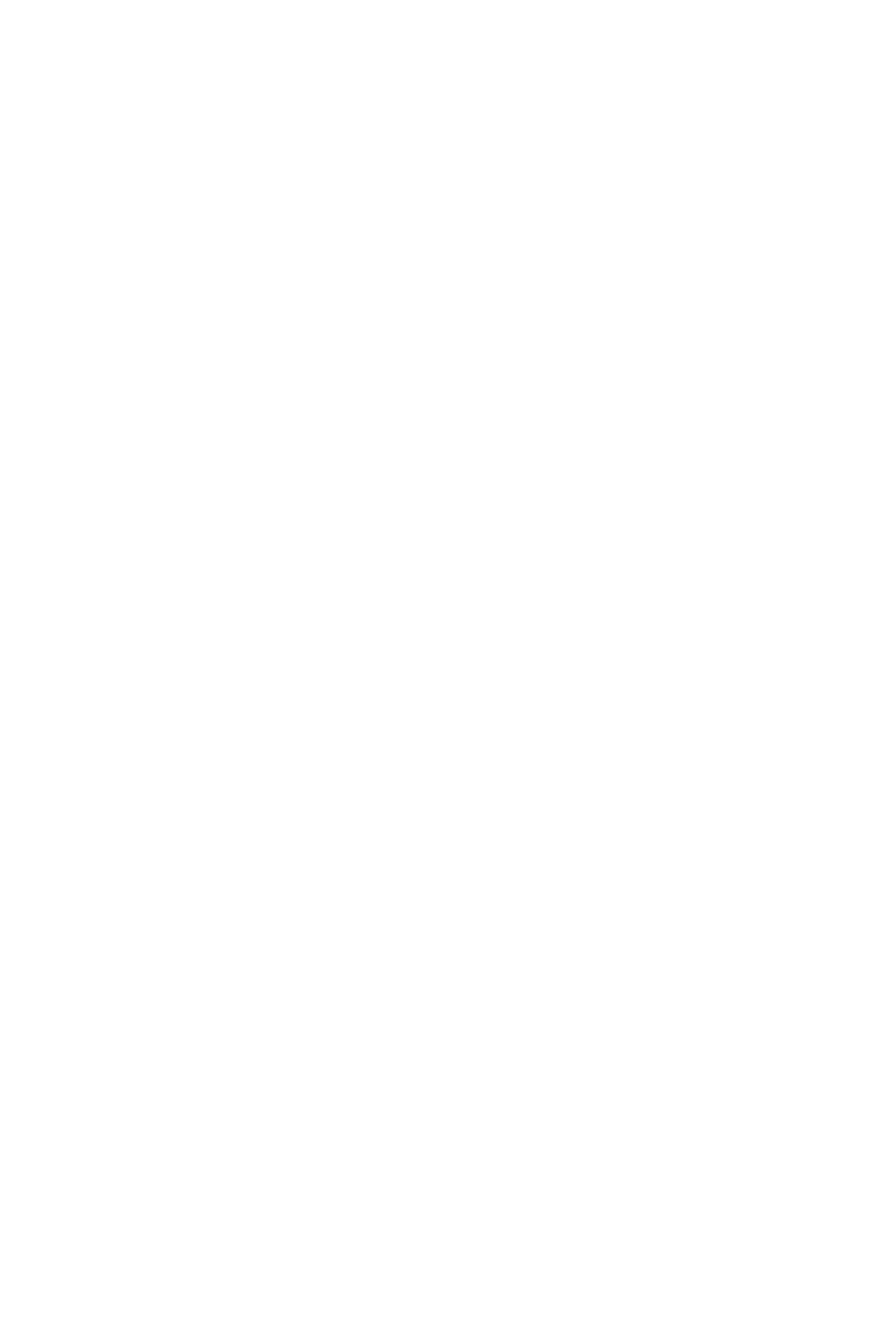# NON-REGRESSION IN INTERNATIONAL ENVIRONMENTAL LAW

 Human Rights Doctrine and the Promises of Comparative International Law

Markus Vordermayer-Riemer

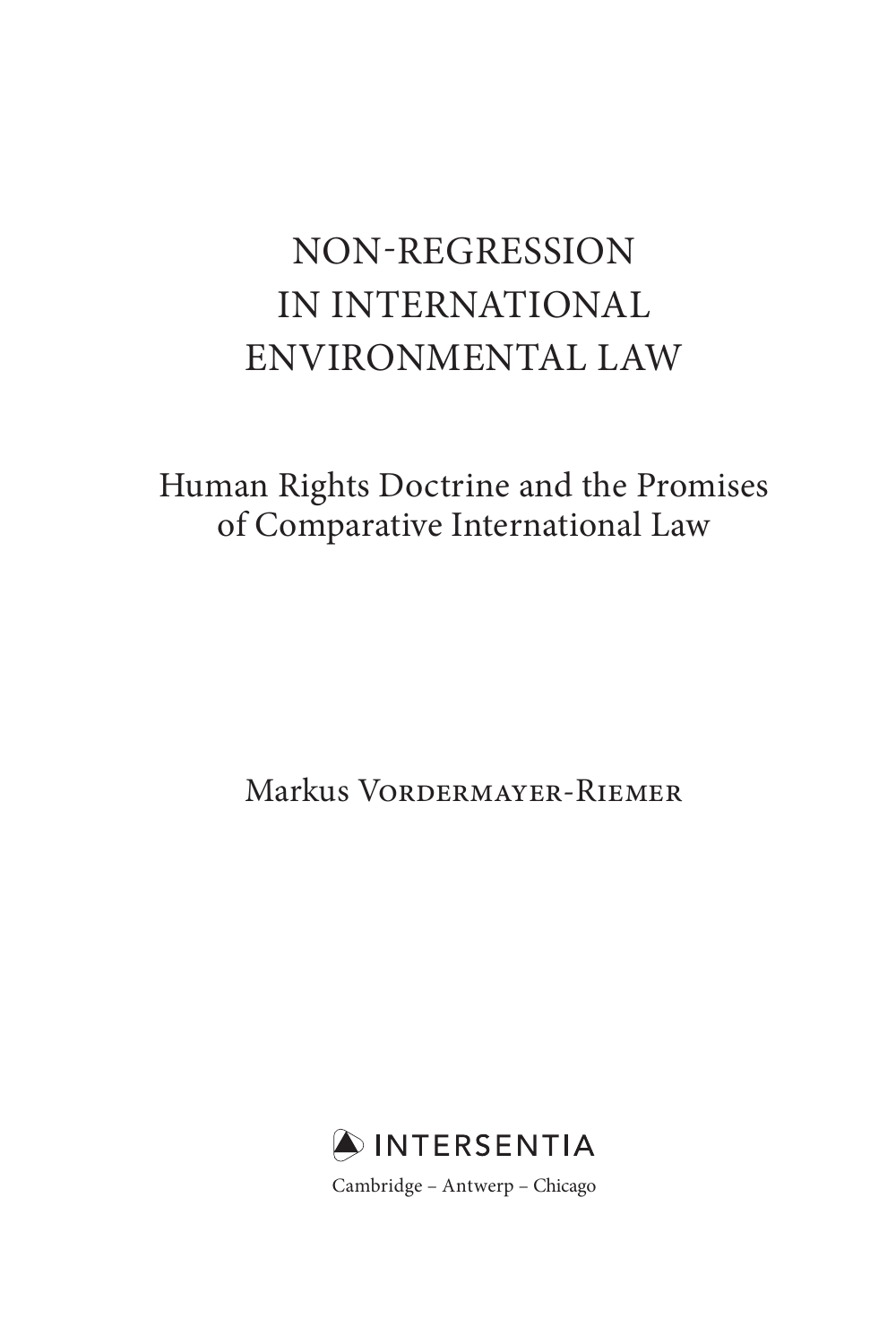Intersentia Ltd 8 Wellington Mews Wellington Street | Cambridge CB1 1HW | United Kingdom Tel: +44 1223 736 170 Email: mail@intersentia.co.uk www.intersentia.com | www.intersentia.co.uk

*Distribution for the UK and Rest of the World (incl. Eastern Europe)* NBN International 1 Deltic Avenue, Rooksley Milton Keynes MK13 8LD United Kingdom Tel: +44 1752 202 301 | Fax: +44 1752 202 331 Email: orders@nbninternational.com

*Distribution for Europe* Lefebvre Sarrut Belgium NV Hoogstraat 139/6 1000 Brussels Belgium Tel: +32 (0)800 39 067 Email: mail@intersentia.be

*Distribution for the USA and Canada* Independent Publishers Group Order Department 814 North Franklin Street Chicago, IL 60610 USA Tel: +1 800 888 4741 (toll free) | Fax: +1 312 337 5985 Email: orders@ipgbook.com

 Non-Regression in International Environmental Law. Human Rights Doctrine and the Promises of Comparative International Law © Markus Vordermayer-Riemer 2020

The author has asserted the right under the Copyright, Designs and Patents Act 1988, to be identified as author of this work.

 No part of this book may be reproduced, stored in a retrieval system, or transmitted, in any form, or by any means, without prior written permission from Intersentia, or as expressly permitted by law or under the terms agreed with the appropriate reprographic rights organisation. Enquiries concerning reproduction which may not be covered by the above should be addressed to Intersentia at the address above.

Image on cover: Barna Tanko / Alamy Stock Photo

 ISBN 978-1-78068-985-2 D/2020/7849/176 NUR 828

 British Library Cataloguing in Publication Data. A catalogue record for this book is available from the British Library.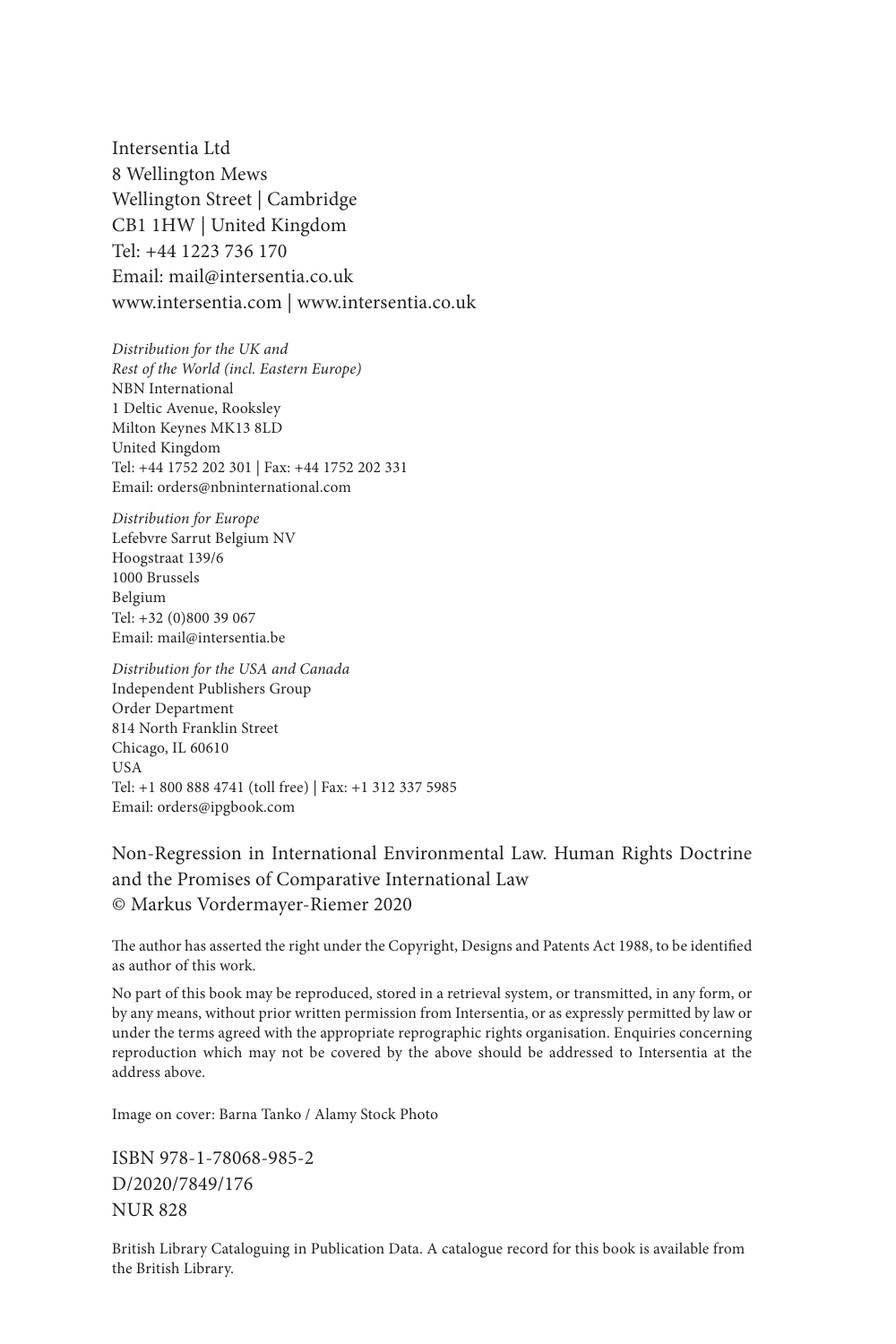## **ACKNOWLEDGEMENTS**

The present book stems from my work as a research assistant and doctoral candidate at the Institute of International Law of Ludwig-Maximilian-University (LMU) of Munich, Germany. The thesis was accepted as Inaugural dissertation at the Faculty of Law of LMU Munich on 6 June 2019.

 First and foremost, I am grateful to Professor Christian Walter, my doctoral supervisor and first examiner. It was at his Chair of Public International Law and Public Law that I took my first steps into the world of international legal research. I am indebted to Antje von Ungern-Sternberg, now professor at the University of Trier, Germany, under whose tutelage I first worked as a student assistant. I also wish to extend my gratitude to Professor Jens Kersten, who kindly agreed to serve as second examiner and provided his examiner report in a particularly speedy and generous fashion. Finally, I am particularly thankful to the second oral examiner, Professor Rudolf Streinz with whom I had the pleasure of discussing the various intricacies of EU law on ritual slaughter. Financially, my work has been very kindly supported by the doctoral scholarship programme of the German Federal Environmental Foundation ( *Deutsche Bundesstift ung Umwelt* ), which I wish to assure of my gratitude.

At the Munich Institute, I shared considerable time, efforts, pain and laughter with my colleagues Chun-Kyung Paulus Suh, Stefan Herrmann and Maria Monnheimer. They will know that sometimes it is only with the help of some glasses of 'Bailoni' that late night working hours can be borne. At various points in time, I also had the pleasure of working together with Stephan Lorentz, Stefan Schäferling, Charlotte Mölter, Philip Nedelcu, Kathrin Tremml, Lisa Pitz, and Ernst Broder and, from the Institute's administrative staff, Franka Fruhstorfer. I am aware that I regularly stretched the lending regulations of the Institute's library to their outermost limits. For generously tolerating numerous transgressions and helping out with any enquiries, I am deeply indebted to the Institute's librarians, formerly Inge Neber-Germeier and now Lydia Hölbling.

 Not least through the annual Munich Advanced Course on International Law, I had the pleasure of encountering various academic visitors, many of whom have been kind enough to offer their thoughts on some of the issues raised in this book. I am grateful to Professors Jutta Brunnée, Malgosia Fitzmaurice, Kristin Bartenstein, Tullio Scovazzi, Tom Ruys, Cedric Ryngaert and Tom Burri. Of the alumni of the Munich Institute, I am particularly grateful to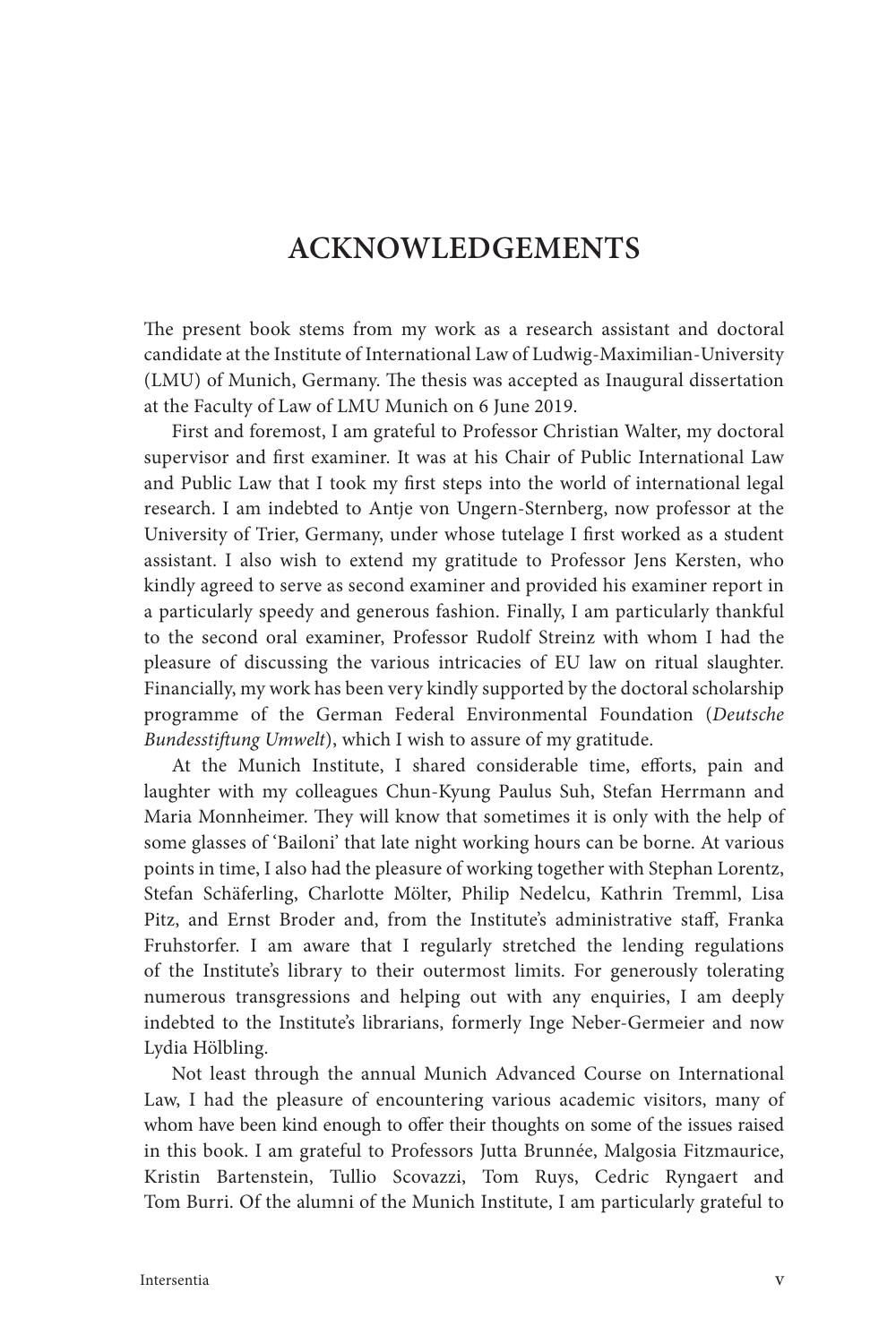#### Acknowledgements

Peter H. Sand and Birgit Schmidt am Busch. Throughout my years at the Institute, I also met various Jessup Moot Court teams and discussed countless rather peculiar international law problems. Most notably, I would like to extend my thanks to Stefanie Höfer, Sabine Schäufler, Natalie Stangl-Kick, and Katrin C.E. Müller. The present book has greatly benefited from my time as an LL.M. student at the School of Law of the University of Nottingham, United Kingdom, where I had the pleasure of joining the classes of, amongst others, Professors Michael Bowman, Peter Davies, Edward Goodwin, Sangeeta Shah, Marko Milanovic and Paul Roberts. While in Nottingham, I enjoyed the most fruitful conversations with my fellow LL.M. candidates, most notably Ricardo Pletsch, Sarina Landefeld and Fazy Shaheem.

 During my time as a doctoral candidate, I had the opportunity to participate in various workshops, summer schools, conferences and related academic activities. In particular, I am grateful to the organisers, speakers and participants of the Venice Academy of Human Rights at the European Inter-University Centre in Venice, Italy; the Advanced Course on Social and Economic Rights at the Åbo Akademi's Institute of Human Rights in Åbo/Turku, Finland; the summer course on International and European Environmental Law at the T.M.C. Asser Institute in The Hague, the Netherlands; and the winter course on European Environmental Policies and Law at the Université Saint-Louis de Bruxelles, Belgium. I am indebted to the organisers and participants of the Young Researchers' Conference on the Convention on Biological Diversity of the Federal Nature Conservation Agency (Bundesamt für Naturschutz), most notably Horst Korn, Jutta Stadler and Harald Dünnfelder.

 Parts of this book have been completed during my legal clerkship. I am grateful to the law offices of Hoffmann & Gress in Munich, where I gained invaluable experience as a junior lawyer. For the last stage of my clerkship, I also had the opportunity to spend some time at the Federal Environment Ministry in Bonn, Germany. I am indebted to the officers of the species conservation unit, in particular Carolin Kiess, Rudolf Specht and Jürgen Friedrich. Most importantly, I wish to thank my fellow law clerks, notably Andreas Markwardt, Max Wackerbauer and Wilhelm Freiberger, who have made the sometimes rather tedious coursework worthwhile.

As is to be expected, the final part in the creation of this book has been the quite cumbersome work on its publication. I am greatly indebted to Intersentia for having accepted the book proposal and in particular to Ann-Christin Maak-Scherpe, publisher, and Ahmed Hegazi, editor, for being highly accessible and most diligent in their assistance provided to the present book project. For the purpose of publication, I have sought to update the entire text in spring 2020. To some extent, I have had to rely on translations of documents (e.g. from Spanish). Where such translations were not (yet) available, I have attempted to make at least cautious references to the respective originals, of which, however, I may have only limited understanding.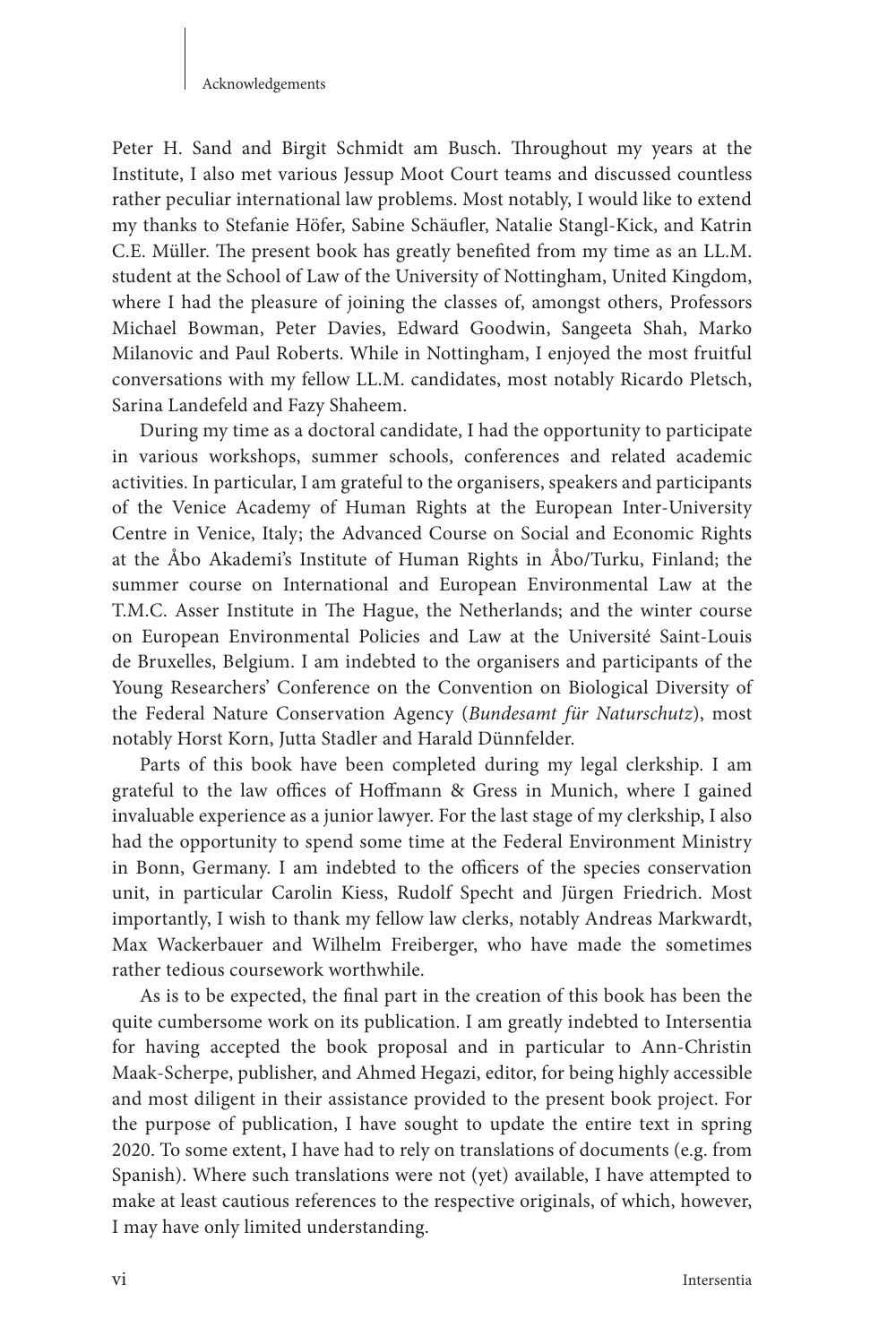While the work on a doctoral thesis certainly puts some strains on many relationships, my longstanding friends Thomas Gröbner, Alexander Pfaffinger and Felix Weissmüller have most skilfully managed to provide the necessary distractions. I am grateful to my sister Kerstin Vordermayer, whose great many adventures I would never dare to undertake and who has been an inspiration in countless regards, and to my mother, Waltraud Vordermayer, who has been a constant source of support throughout all these years. My father, Helmut Vordermayer, sadly passed away before the completion of this book. In addition, I also wish to extend my thanks to my parents-in-law, Christine and Manfred Riemer, and to my favourite sister-in-law, Theresa Riemer.

Throughout the years, I have received unwavering support from two rather odd but most affectionate companions, Oliver and Herbert, who I would never wish to miss. Finally, and most importantly, this book is dedicated to Franziska. It is probably the greatest fortune to have found, *in einer Stadt von drei Millionen, jemanden der dich versteht* .

> Markus Vordermayer-Riemer Spring 2020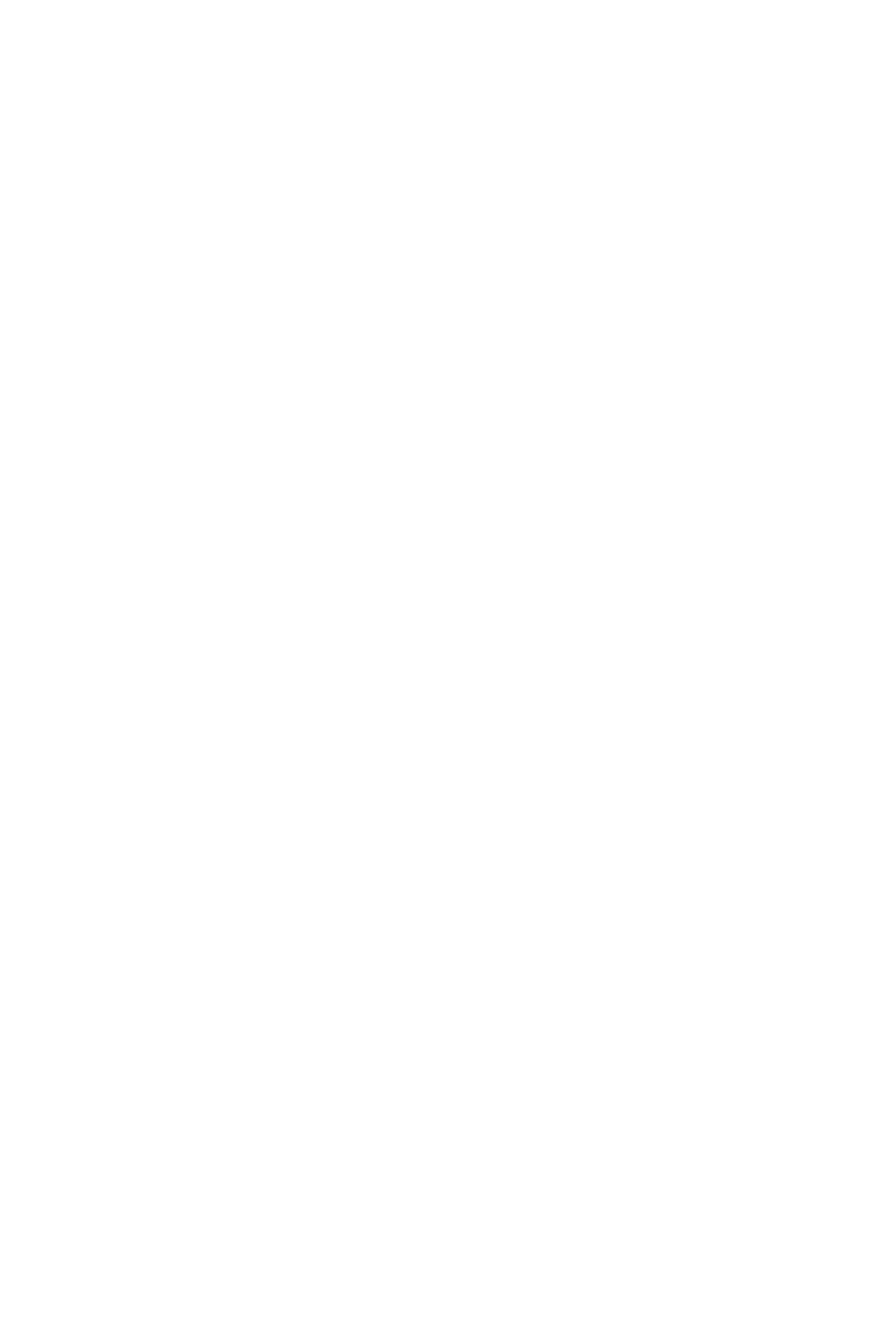## **CONTENTS**

| I.   | Problems of 'Deadlock and Regress' in International Relations 6      |
|------|----------------------------------------------------------------------|
| II.  |                                                                      |
|      | International Law: A 'System not Unfavourable<br>1.                  |
|      |                                                                      |
|      | Progress and Regression in the Context of International Treaty<br>2. |
|      | Regimes: 'Righting the World through Treaties'10                     |
|      | The Significance of International Institutional Law:<br>3.           |
|      | Treaty Bodies as Relevant Actors in the Present Context15            |
|      | The Implementation of Treaty Obligations and its International<br>4. |
|      |                                                                      |
| III. | International Human Rights Law and International Environmental       |
|      |                                                                      |
|      | Human Rights and International Environmental Law:<br>1.              |
|      |                                                                      |
|      | 2.                                                                   |
|      | PART I. PROGRESSIVITY AND NON-REGRESSION IN INTERNATIONAL            |
|      | HUMAN RIGHTS LAW: GOING UP ON THE ESCALATOR                          |
|      | Chapter 1. The Sources and the Interpretation of International       |
|      |                                                                      |
|      |                                                                      |
| I.   |                                                                      |
|      | The Legal Significance of Secondary Measures Adopted<br>1.           |
|      |                                                                      |
|      | Materials Developed by Other Human Rights Organs 41<br>2.            |
| Н.   |                                                                      |
|      | The 'Speciality' of Interpreting Human Rights Treaties42<br>1.       |
|      | 2.                                                                   |
|      |                                                                      |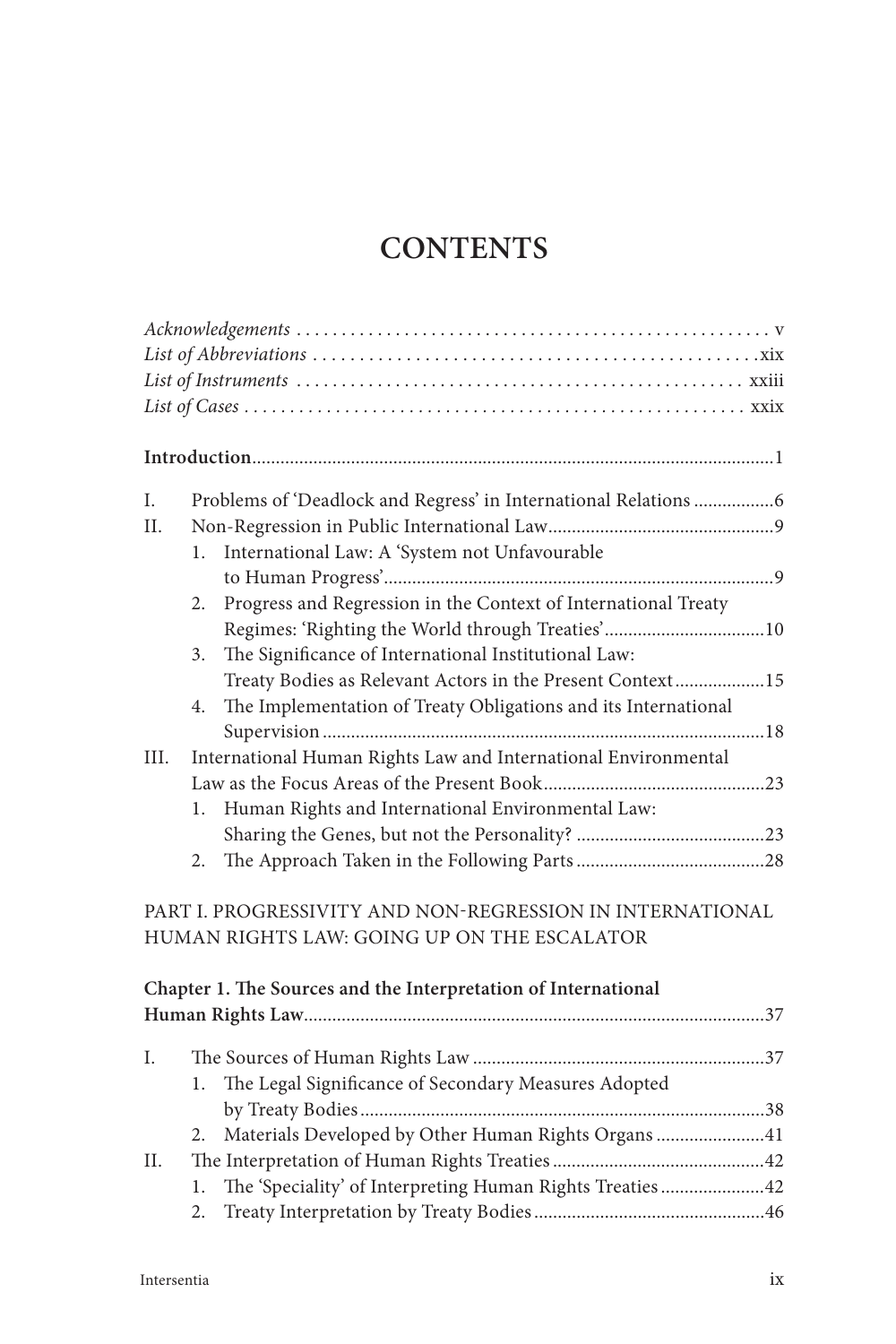|                                                            |                                                       | Chapter 2. The International Covenant on Economic,                         |  |  |  |
|------------------------------------------------------------|-------------------------------------------------------|----------------------------------------------------------------------------|--|--|--|
|                                                            |                                                       |                                                                            |  |  |  |
|                                                            |                                                       |                                                                            |  |  |  |
| L.                                                         | The Institutional Framework Supporting the Covenant52 |                                                                            |  |  |  |
| The Nature of Obligations under Article 2(1) ICESCR<br>II. |                                                       |                                                                            |  |  |  |
|                                                            |                                                       |                                                                            |  |  |  |
|                                                            | 1.                                                    | The Nature of Rights and Obligations under the Covenant 55                 |  |  |  |
|                                                            | 2.                                                    |                                                                            |  |  |  |
|                                                            | 3.                                                    |                                                                            |  |  |  |
|                                                            | 4.                                                    |                                                                            |  |  |  |
|                                                            |                                                       | Nature and Scope of the Maximum of Available<br>a)                         |  |  |  |
|                                                            |                                                       |                                                                            |  |  |  |
|                                                            |                                                       | b) Operation of the Maximum of Available Resources Clause75                |  |  |  |
|                                                            | 5.                                                    |                                                                            |  |  |  |
| III.                                                       |                                                       |                                                                            |  |  |  |
|                                                            | 1.                                                    |                                                                            |  |  |  |
|                                                            | 2.                                                    | The General Stance towards Retrogressions: Limited,                        |  |  |  |
|                                                            |                                                       |                                                                            |  |  |  |
|                                                            | 3.                                                    | Restrictive Tendencies in the Committee's Approach88                       |  |  |  |
|                                                            | 4.                                                    | Further Development in the Face of Economic Crises                         |  |  |  |
|                                                            |                                                       |                                                                            |  |  |  |
|                                                            |                                                       | The (Strong) Presumption of Impermissibility92<br>a)                       |  |  |  |
|                                                            |                                                       | The Legitimate Aim of Retrogressive Measures:<br>b)                        |  |  |  |
|                                                            |                                                       |                                                                            |  |  |  |
|                                                            |                                                       | Procedural Criteria: Decision-Making, Review and Impact<br>$\mathcal{C}$ ) |  |  |  |
|                                                            |                                                       |                                                                            |  |  |  |
|                                                            |                                                       | Substantive Criteria: From 'Careful Consideration'<br>d)                   |  |  |  |
|                                                            |                                                       |                                                                            |  |  |  |
| IV.                                                        |                                                       | Innovative Techniques to Improve the Implementation                        |  |  |  |
|                                                            |                                                       |                                                                            |  |  |  |
|                                                            | 1.                                                    | Indicator-Benchmark Frameworks: 'Measuring the World'?100                  |  |  |  |
|                                                            | 2.                                                    | Budgetary Analysis: From Maximum of Available Resources                    |  |  |  |
|                                                            |                                                       |                                                                            |  |  |  |
| V.                                                         |                                                       | The Supervisory Mechanism Supporting the Covenant117                       |  |  |  |
|                                                            | 1.                                                    |                                                                            |  |  |  |
|                                                            | 2.                                                    | The Consideration of Individual Communications                             |  |  |  |
|                                                            |                                                       |                                                                            |  |  |  |
| VI.                                                        |                                                       | Characteristics, Strengths and Shortcomings of the Covenant                |  |  |  |
|                                                            |                                                       |                                                                            |  |  |  |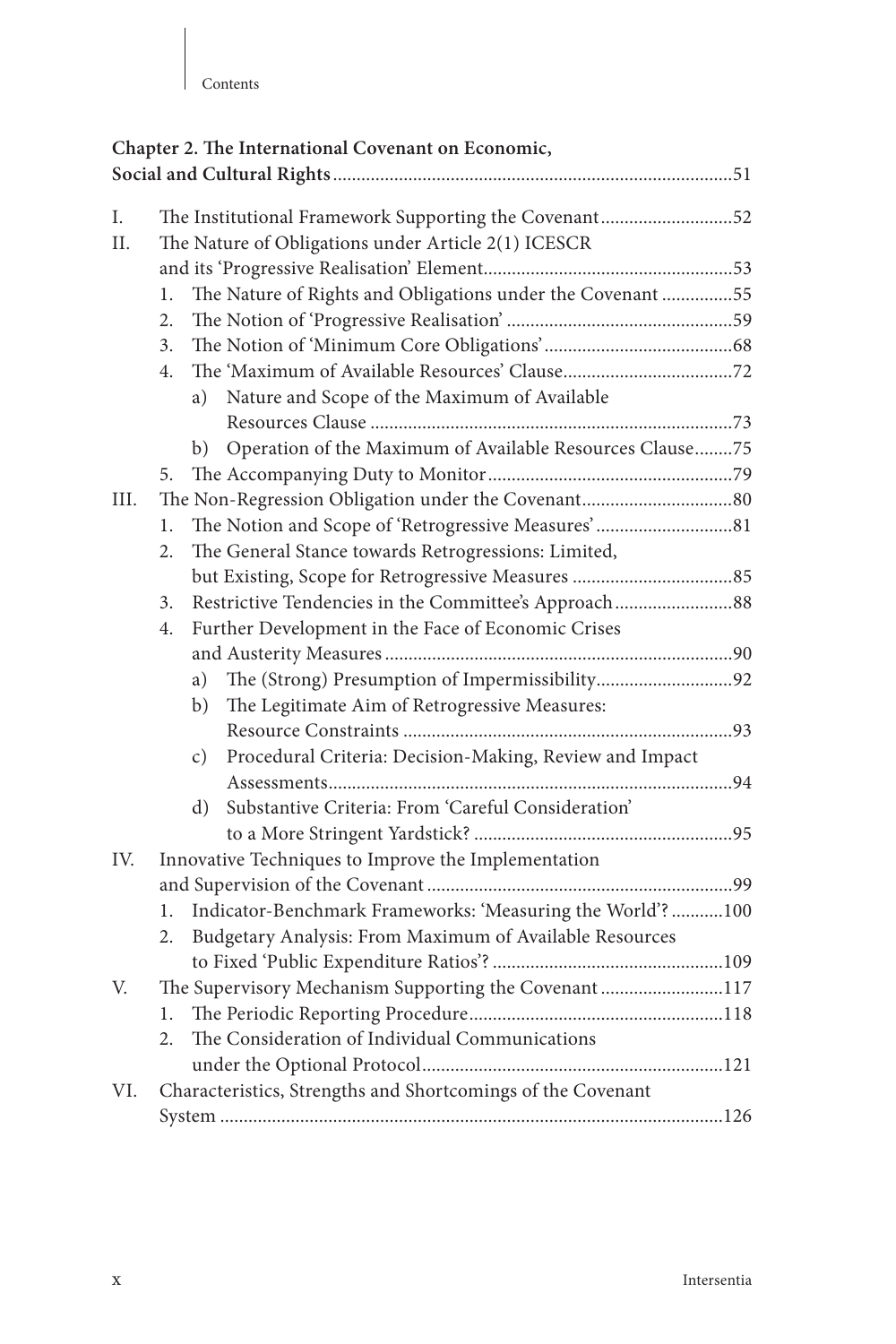| Ι.  |    |    | The European Social Charter: Ensuring Human Rights             |  |
|-----|----|----|----------------------------------------------------------------|--|
|     |    |    | that are 'Exceptionally Complex and Particularly Expensive'129 |  |
|     | 1. |    |                                                                |  |
|     | 2. |    |                                                                |  |
|     |    | a) | The Rights and Obligations Enunciated in the (Revised)         |  |
|     |    |    |                                                                |  |
|     |    | b) | Achieving 'Measurable Progress': The Elaboration               |  |
|     |    |    |                                                                |  |
|     |    | c) | 'Minimum Core Obligations' under the Charters? 142             |  |
|     |    | d) | Operation of a 'Resource Limitation' in the Charter            |  |
|     |    |    |                                                                |  |
|     |    | e) | Emergence of a Non-Regression Obligation                       |  |
|     |    |    |                                                                |  |
|     | 3. |    | The Supervisory Mechanism Supporting the Charters155           |  |
|     |    | a) |                                                                |  |
|     |    | b) |                                                                |  |
|     |    | c) | The Use of Quantitative Methods and Approaches166              |  |
|     | 4. |    | Characteristics, Strengths and Shortcomings of the Charters167 |  |
| II. |    |    | The Inter-American Human Rights System: At the 'Forefront      |  |
|     |    |    |                                                                |  |
|     | 1. |    | The Institutional Framework of the Inter-American System 170   |  |
|     | 2. |    | Substantive Aspects of the Inter-American System173            |  |
|     |    | a) | Economic, Social and Cultural Rights in the American           |  |
|     |    |    | Convention and the American Declaration173                     |  |
|     |    | b) | Addressing ESC Rights Issues through Civil and Political       |  |
|     |    |    |                                                                |  |
|     |    |    | The Right to Life: Guaranteeing a 'Dignified<br>(1)            |  |
|     |    |    |                                                                |  |
|     |    |    | The Right to Personal Integrity: Minimum<br>(2)                |  |
|     |    |    | Entitlements to the Provision of Health Services?182           |  |
|     |    |    | The Right to Property and its Application<br>(3)               |  |
|     |    |    |                                                                |  |
|     |    | c) | The (Still Untapped?) Potential of Article 26                  |  |
|     |    |    |                                                                |  |
|     |    |    | The 'Implicit' Rights Coming within the Scope<br>(1)           |  |
|     |    |    |                                                                |  |
|     |    |    | The Obligations Arising from Article 26 ACHR:<br>(2)           |  |
|     |    |    | Traces of Progressive Realisation and                          |  |
|     |    |    |                                                                |  |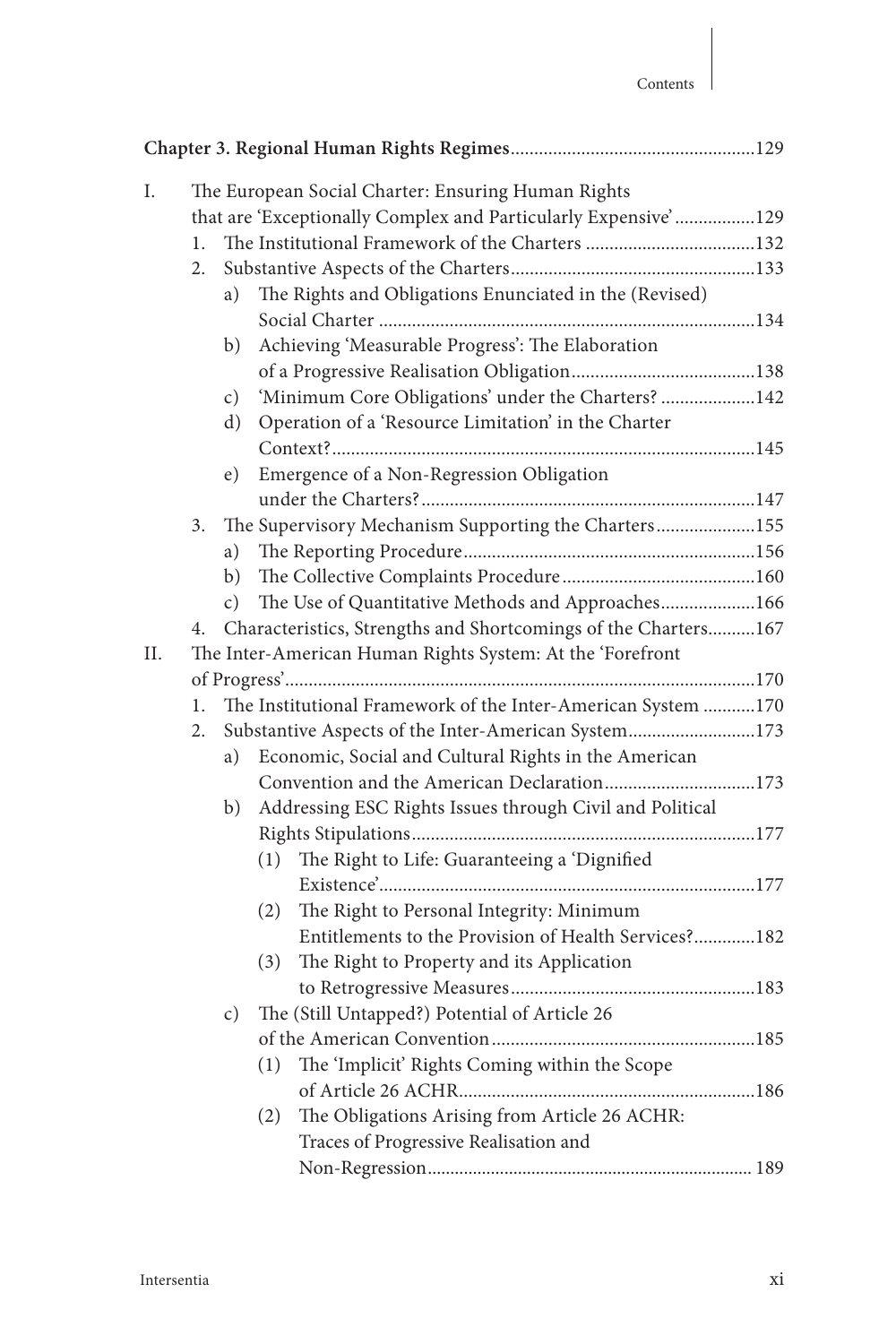|      |    | $\rm d)$      | The ESC Rights Regime Established by the San Salvador          |  |
|------|----|---------------|----------------------------------------------------------------|--|
|      |    |               |                                                                |  |
|      |    |               | The Substance of ESC Rights Laid Down<br>(1)                   |  |
|      |    |               |                                                                |  |
|      |    |               | The Rights of the San Salvador Protocol in the Practice<br>(2) |  |
|      |    |               | of the Inter-American Human Rights Organs 196                  |  |
|      |    |               | The Elaboration of the San Salvador Protocol's<br>(3)          |  |
|      |    |               |                                                                |  |
|      | 3. |               | The Supervisory Mechanism Supporting the Inter-American        |  |
|      |    |               |                                                                |  |
|      |    | a)            | Individual Petitions before the Inter-American Human           |  |
|      |    |               |                                                                |  |
|      |    |               | The Primary Role of the Inter-American<br>(1)                  |  |
|      |    |               |                                                                |  |
|      |    |               | The Role of the Inter-American Court<br>(2)                    |  |
|      |    |               | in the Assessment of Individual Petitions 202                  |  |
|      |    |               | b) 'Country Reports' and Other Supervisory Techniques204       |  |
|      |    | $\mathbf{c})$ | The Supervisory Mechanism Established                          |  |
|      |    |               |                                                                |  |
|      |    |               | (1)                                                            |  |
|      |    |               | Development of Indicator-Target Frameworks209<br>(2)           |  |
|      |    |               | The Limited Scope for Individual Petitions213<br>(3)           |  |
|      | 4. |               | Characteristics, Strengths and Shortcomings                    |  |
|      |    |               |                                                                |  |
| III. |    |               | The African Human Rights System: Overcoming 'Deep Conditions   |  |
|      |    |               |                                                                |  |
|      | 1. |               | The Institutional Framework of the African Human Rights        |  |
|      |    |               |                                                                |  |
|      |    |               |                                                                |  |
|      |    | a)            | The Innovative Catalogue of Rights Laid Down                   |  |
|      |    |               |                                                                |  |
|      |    |               |                                                                |  |
|      |    | b)            | Development of a Distinctive Approach to ESC Rights            |  |
|      |    |               |                                                                |  |
|      |    | C)            | Progressive Realisation in the Practice of the African         |  |
|      |    |               |                                                                |  |
|      |    | $\rm d)$      |                                                                |  |
|      |    | $\epsilon$ )  | Emergence of a Non-Regression Obligation                       |  |
|      |    |               |                                                                |  |
|      | 3. |               | The Supervisory Mechanism Supporting the Banjul Charter 233    |  |
|      |    | a)            | Inter-State and 'Other' Communications                         |  |
|      |    |               |                                                                |  |
|      |    | b)            | Jurisdiction of the African Court in Human Rights Cases 237    |  |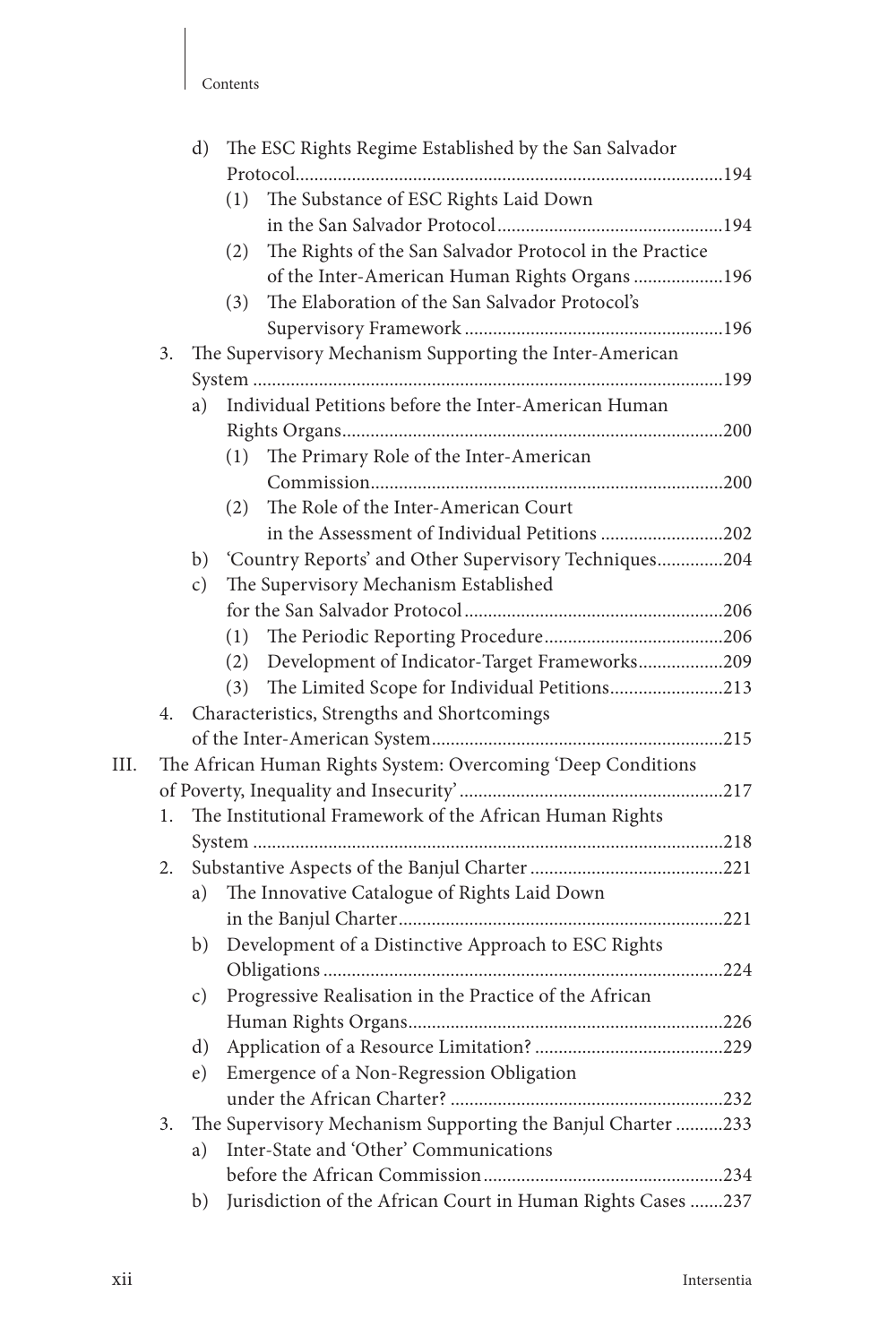|  | 4. Characteristics, Strengths and Shortcomings of the African |  |
|--|---------------------------------------------------------------|--|
|  |                                                               |  |

PART II. PROGRESSIVE OBLIGATIONS AND NON-REGRESSION IN ENVIRONMENTAL TREATY REGIMES: GOING UP THE DOWN ESCALATOR

|     |                                                                    | Chapter 4. The Sources and the Interpretation of International    |  |  |
|-----|--------------------------------------------------------------------|-------------------------------------------------------------------|--|--|
|     |                                                                    |                                                                   |  |  |
|     |                                                                    |                                                                   |  |  |
| Ι.  |                                                                    |                                                                   |  |  |
|     | 1.                                                                 | Secondary Measures as Sources of Law? An Illustration258          |  |  |
|     | 2.                                                                 | The Shortcomings of an Overstated Emphasis                        |  |  |
|     |                                                                    |                                                                   |  |  |
|     | 3.                                                                 | Secondary Measures Adopted by Unanimity or Consensus264           |  |  |
|     | 4.                                                                 |                                                                   |  |  |
|     | 5.                                                                 | 'Legal Soft Law': Soft Provisions Included in Treaty Language271  |  |  |
| Π.  |                                                                    | The Interpretation of Multilateral Environmental Agreements273    |  |  |
|     |                                                                    |                                                                   |  |  |
|     |                                                                    | Chapter 5. The Climate Change Regime: Progress and Non-Regression |  |  |
|     |                                                                    |                                                                   |  |  |
| Ι.  |                                                                    |                                                                   |  |  |
| II. |                                                                    | The Institutional Framework of the Climate Change Regime280       |  |  |
|     | Substantive Mitigation Obligations under the Climate Change<br>282 |                                                                   |  |  |
|     | The Development of Mitigation Obligations: From 'Pledges'<br>1.    |                                                                   |  |  |
|     |                                                                    |                                                                   |  |  |
|     |                                                                    |                                                                   |  |  |
|     |                                                                    | Mitigation under the Framework Convention<br>a)                   |  |  |
|     |                                                                    |                                                                   |  |  |
|     |                                                                    | The Kyoto Protocol: International Listing of Mitigation<br>b)     |  |  |
|     |                                                                    |                                                                   |  |  |
|     |                                                                    | Further Development in the Run-Up to the Paris<br>c)              |  |  |
|     |                                                                    | Conference: A Return to 'Pledge and Review'?290                   |  |  |
|     | 2.                                                                 | The Paris Agreement's Mitigation Scheme: A 'Fantasy which         |  |  |
|     |                                                                    | Lacks Any Actual Plan of How to Achieve [its] Targets'?294        |  |  |
|     |                                                                    | The Paris Agreement's Legal Form and its Relationship<br>a)       |  |  |
|     |                                                                    |                                                                   |  |  |
|     |                                                                    | The General Framework for Mitigation Measures297<br>b)            |  |  |
|     |                                                                    | The Contentious Legal Character of the Mitigation<br>c)           |  |  |
|     |                                                                    |                                                                   |  |  |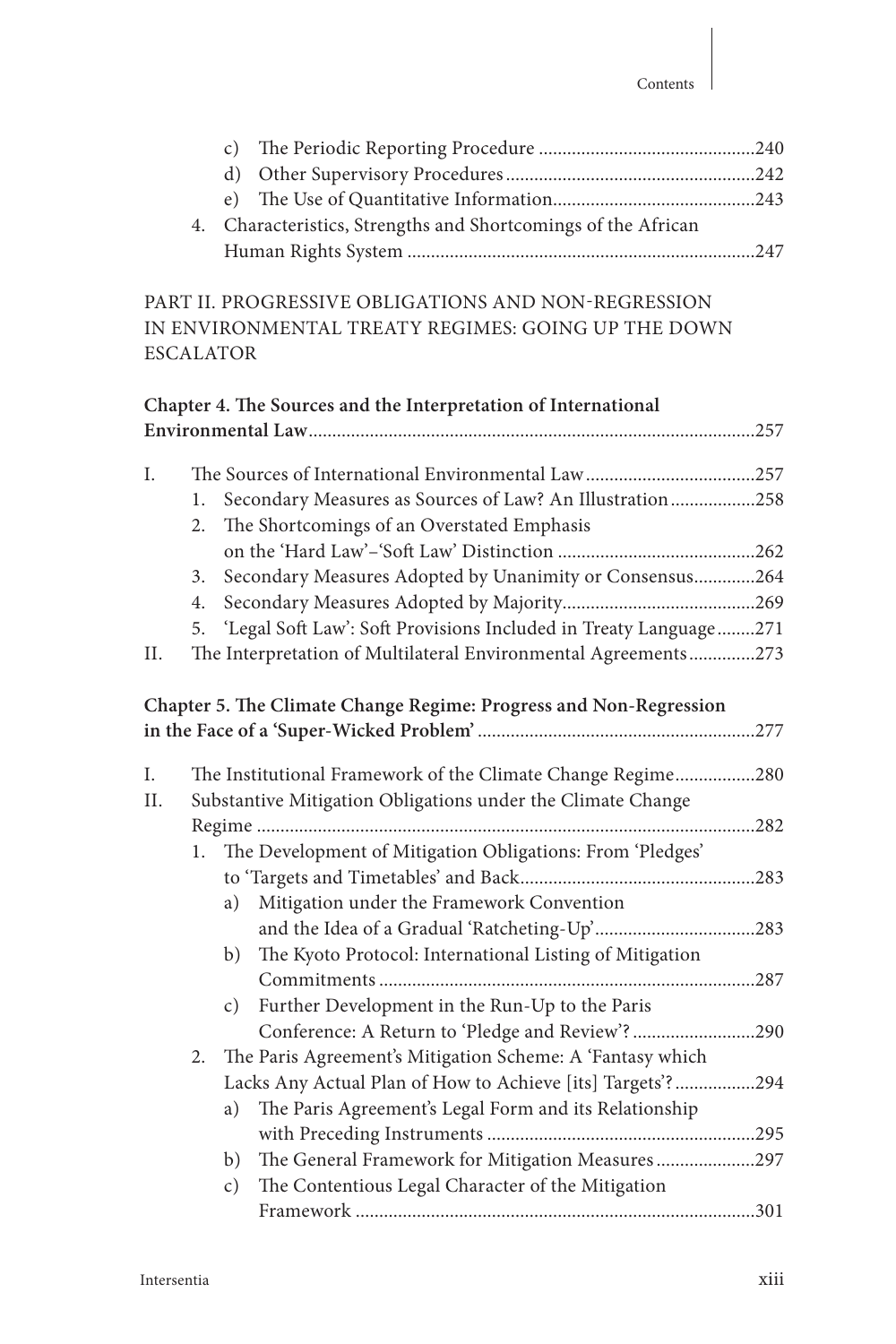| nnrenrs |
|---------|
|---------|

|      |    | $\rm d$ )       | Signposts for the Formulation of Nationally Determined           |  |
|------|----|-----------------|------------------------------------------------------------------|--|
|      |    |                 |                                                                  |  |
|      |    |                 |                                                                  |  |
|      |    |                 | The Formulation of Subsequent NDCs310<br>(2)                     |  |
| III. |    |                 | The Supervisory Mechanism Supporting the Climate Change          |  |
|      |    |                 |                                                                  |  |
|      | 1. |                 | The Supervisory Mechanism of the Framework Convention            |  |
|      |    |                 |                                                                  |  |
|      | 2. |                 | The Supervision of Top-Down Mitigation Commitments               |  |
|      |    |                 |                                                                  |  |
|      | 3. |                 | The Supervisory Mechanism of the Paris Agreement320              |  |
|      |    | a)              | Communication and Publication of NDCs                            |  |
|      |    |                 |                                                                  |  |
|      |    | b)              | Reporting under the Paris Agreement's Transparency               |  |
|      |    |                 |                                                                  |  |
|      |    | $\mathcal{C}$ ) | Review Procedures under the Paris Agreement 324                  |  |
|      |    | d)              |                                                                  |  |
| IV.  |    |                 | Characteristics, Strengths and Shortcomings of the Climate       |  |
|      |    |                 |                                                                  |  |
|      |    |                 | Chapter 6. Environmental Agreements Focusing on the Conservation |  |
| Ι.   |    |                 | The Convention on Biological Diversity: The Overarching          |  |
|      |    |                 |                                                                  |  |
|      | 1. |                 | The Institutional Framework of the Biodiversity Convention 336   |  |
|      | 2. |                 | Substantive Provisions of the Biodiversity Convention338         |  |
|      |    | a)              | The Regulatory Approach of the Biodiversity Convention 338       |  |
|      |    | b)              | Progress and Non-Regression in the Provisions                    |  |
|      |    |                 |                                                                  |  |
|      |    |                 |                                                                  |  |
|      |    | c)              | Developing the Biodiversity Convention through                   |  |
|      |    |                 |                                                                  |  |
|      |    | d)              | Conceptual Development: The CBD's 'Ecosystem                     |  |
|      |    |                 |                                                                  |  |
|      | 3. |                 | The Supervisory Mechanism Supporting the Biodiversity            |  |
|      |    |                 |                                                                  |  |
|      |    | a)              | The Limited Supervisory Procedures of the Biodiversity           |  |
|      |    |                 |                                                                  |  |
|      |    | b)              | Reinforcing the Biodiversity Convention's Supervisory            |  |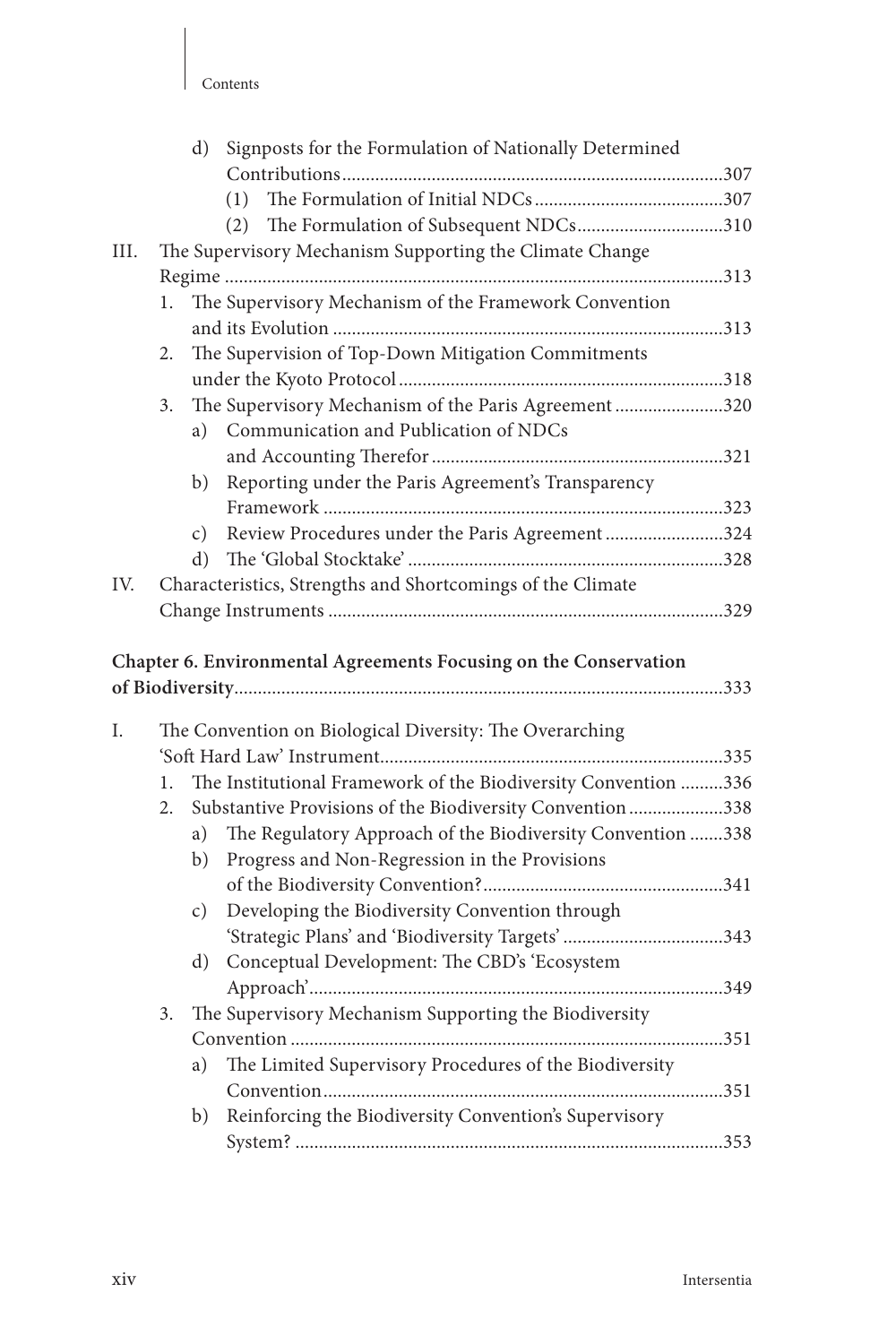|      |                                                                | 4. Characteristics, Strengths and Shortcomings                               |  |  |  |  |
|------|----------------------------------------------------------------|------------------------------------------------------------------------------|--|--|--|--|
|      |                                                                |                                                                              |  |  |  |  |
| П.   | The Ramsar Convention on Wetlands: A 'Challenge for Meaningful |                                                                              |  |  |  |  |
|      |                                                                |                                                                              |  |  |  |  |
|      | 1.                                                             | Institutional Structure of the Ramsar Convention 359                         |  |  |  |  |
|      | 2.                                                             | Substantive Provisions of the Ramsar Convention361                           |  |  |  |  |
|      |                                                                | The Ramsar List of Wetlands of International Importance361<br>a)             |  |  |  |  |
|      |                                                                | Listing of Wetland Sites in Danger: The Montreux Record367<br>b)             |  |  |  |  |
|      |                                                                | Procedural Obligations in Case of a 'Change of Ecological<br>$\mathcal{C}$ ) |  |  |  |  |
|      |                                                                |                                                                              |  |  |  |  |
|      |                                                                | d)                                                                           |  |  |  |  |
|      |                                                                | Guidance for the Management of Wetlands 376<br>e)                            |  |  |  |  |
|      | 3.                                                             | The Supervisory Mechanism Supporting the Ramsar Convention378                |  |  |  |  |
|      |                                                                | a)                                                                           |  |  |  |  |
|      |                                                                | The Limited Procedures for the Assessment of National<br>b)                  |  |  |  |  |
|      |                                                                |                                                                              |  |  |  |  |
|      |                                                                | c)                                                                           |  |  |  |  |
|      | 4.                                                             | Characteristics, Strengths and Shortcomings of the Ramsar                    |  |  |  |  |
|      |                                                                |                                                                              |  |  |  |  |
| III. | The Convention on Migratory Species and its Supplementary      |                                                                              |  |  |  |  |
|      |                                                                |                                                                              |  |  |  |  |
|      | 1.                                                             | Institutional Structure Supporting the CMS and AEWA392                       |  |  |  |  |
|      | 2.                                                             | Substantive Obligations under the CMS and AEWA 393                           |  |  |  |  |
|      |                                                                | The Convention's Regulatory Approach, and Notably<br>a)                      |  |  |  |  |
|      |                                                                |                                                                              |  |  |  |  |
|      |                                                                | b)                                                                           |  |  |  |  |
|      |                                                                | The Conservation of Appendix II and Other Species<br>$\mathcal{C}$ )         |  |  |  |  |
|      |                                                                | through Supplementary Instruments: The Example                               |  |  |  |  |
|      |                                                                |                                                                              |  |  |  |  |
|      | 3.                                                             | The Supervisory Mechanism of the CMS and AEWA404                             |  |  |  |  |
|      |                                                                | a)                                                                           |  |  |  |  |
|      |                                                                | Implementation Review in the CMS Framework406<br>b)                          |  |  |  |  |
|      |                                                                | c)                                                                           |  |  |  |  |
|      | 4.                                                             | Characteristics, Strengths and Shortcomings                                  |  |  |  |  |
|      |                                                                |                                                                              |  |  |  |  |
| IV.  |                                                                | The Bern Convention as a Regional Biodiversity Agreement:                    |  |  |  |  |
|      |                                                                |                                                                              |  |  |  |  |
|      | 1.                                                             | Institutional Structure of the Bern Convention412                            |  |  |  |  |
|      | 2.                                                             | Substantive Provisions of the Bern Convention 413                            |  |  |  |  |
|      |                                                                | The Regulatory Approach of the Bern Convention413<br>a)                      |  |  |  |  |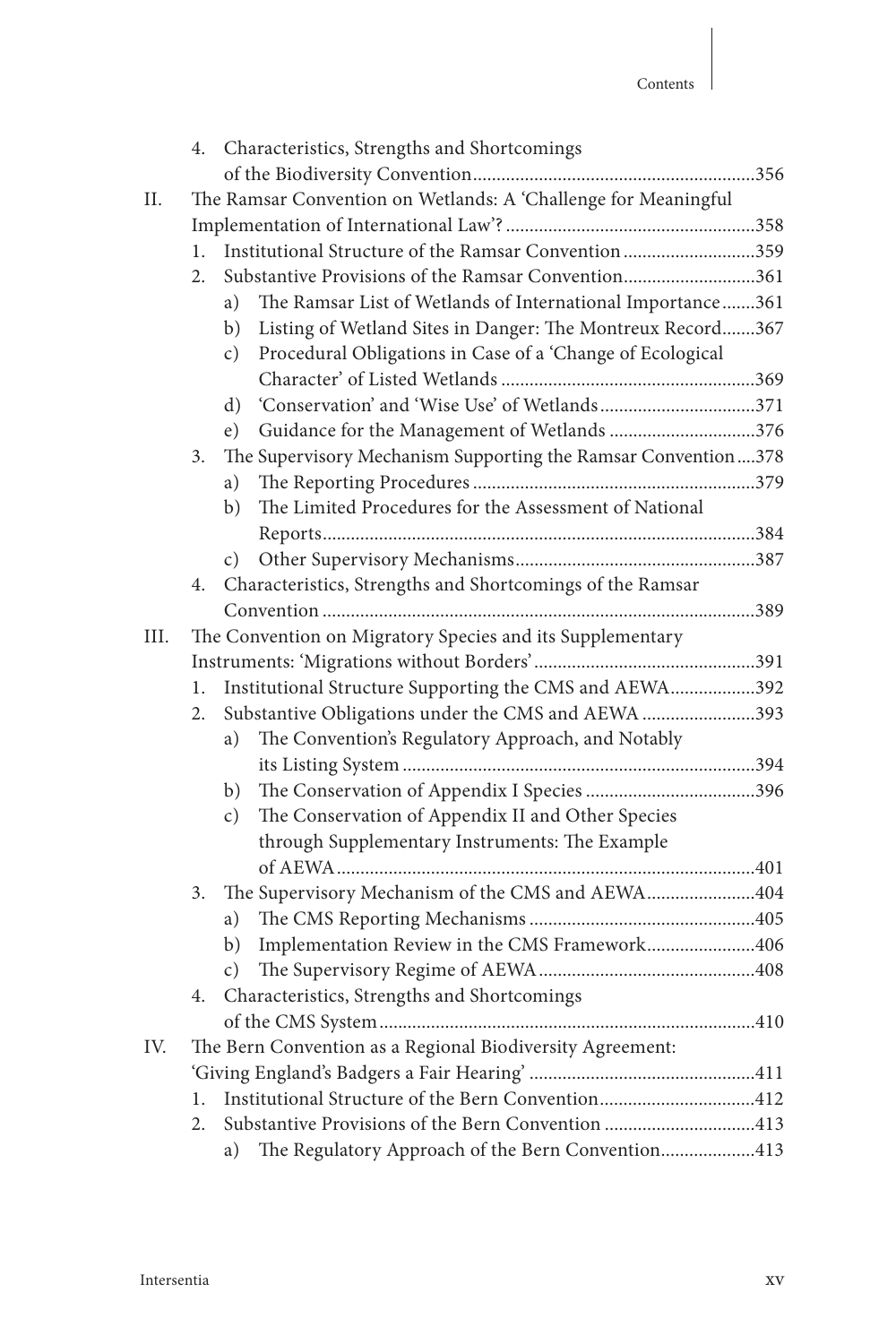|    | b) Substantive Provisions of the Bern Convention416         |  |
|----|-------------------------------------------------------------|--|
|    |                                                             |  |
| 3. | The Supervisory Mechanism Supporting the Bern Convention423 |  |
|    |                                                             |  |
|    | b) Compliance Supervision: The Case-File Procedure424       |  |
| 4. | Characteristics, Strengths and Shortcomings of the Bern     |  |
|    |                                                             |  |

## PART III. NON-REGRESSION AND THE PROMISES OF COMPARATIVE INTERNATIONAL LAW

|      |    |    | Chapter 7. Non-Regression as a Free-Standing Principle               |  |
|------|----|----|----------------------------------------------------------------------|--|
|      |    |    |                                                                      |  |
|      |    |    |                                                                      |  |
| Ι.   |    |    |                                                                      |  |
|      | 1. |    | Non-Regression in Light of the Traditional Requirements              |  |
|      |    |    |                                                                      |  |
|      | 2. |    | Deducing a Customary Concept of Non-Regression? 436                  |  |
| II.  |    |    |                                                                      |  |
|      | 1. |    | Environmental Non-Regression Concepts in Domestic Law439             |  |
|      |    | a) | Domestic Examples of Environmental Non-Regression                    |  |
|      |    |    |                                                                      |  |
|      |    | b) | Shortcomings of a General Principle of Non-Regression                |  |
|      |    |    |                                                                      |  |
|      | 2. |    | Non-Regression as a General Principle Grounded                       |  |
|      |    |    |                                                                      |  |
|      |    | a) | The Development of Human Rights Approaches                           |  |
|      |    |    |                                                                      |  |
|      |    | b) | Shortcomings of Human Rights Approaches455                           |  |
| III. |    |    |                                                                      |  |
|      |    |    |                                                                      |  |
|      |    |    | Chapter 8. Comparative International Law: 'Borrowing' Non-Regression |  |
|      |    |    |                                                                      |  |
|      |    |    |                                                                      |  |
| I.   |    |    | Sustainable Development as the Underpinning Rationale                |  |
|      |    |    |                                                                      |  |
|      | 1. |    | The Development of Sustainable Development as a Concept              |  |
|      |    |    |                                                                      |  |
|      | 2. |    | The Legal Status of Sustainable Development in International         |  |
|      |    |    |                                                                      |  |
|      | 3. |    | The Normative Content of Sustainable Development                     |  |
|      |    |    |                                                                      |  |
|      | 4. |    | The Importance of Sustainable Development in the Present             |  |
|      |    |    |                                                                      |  |
|      |    |    |                                                                      |  |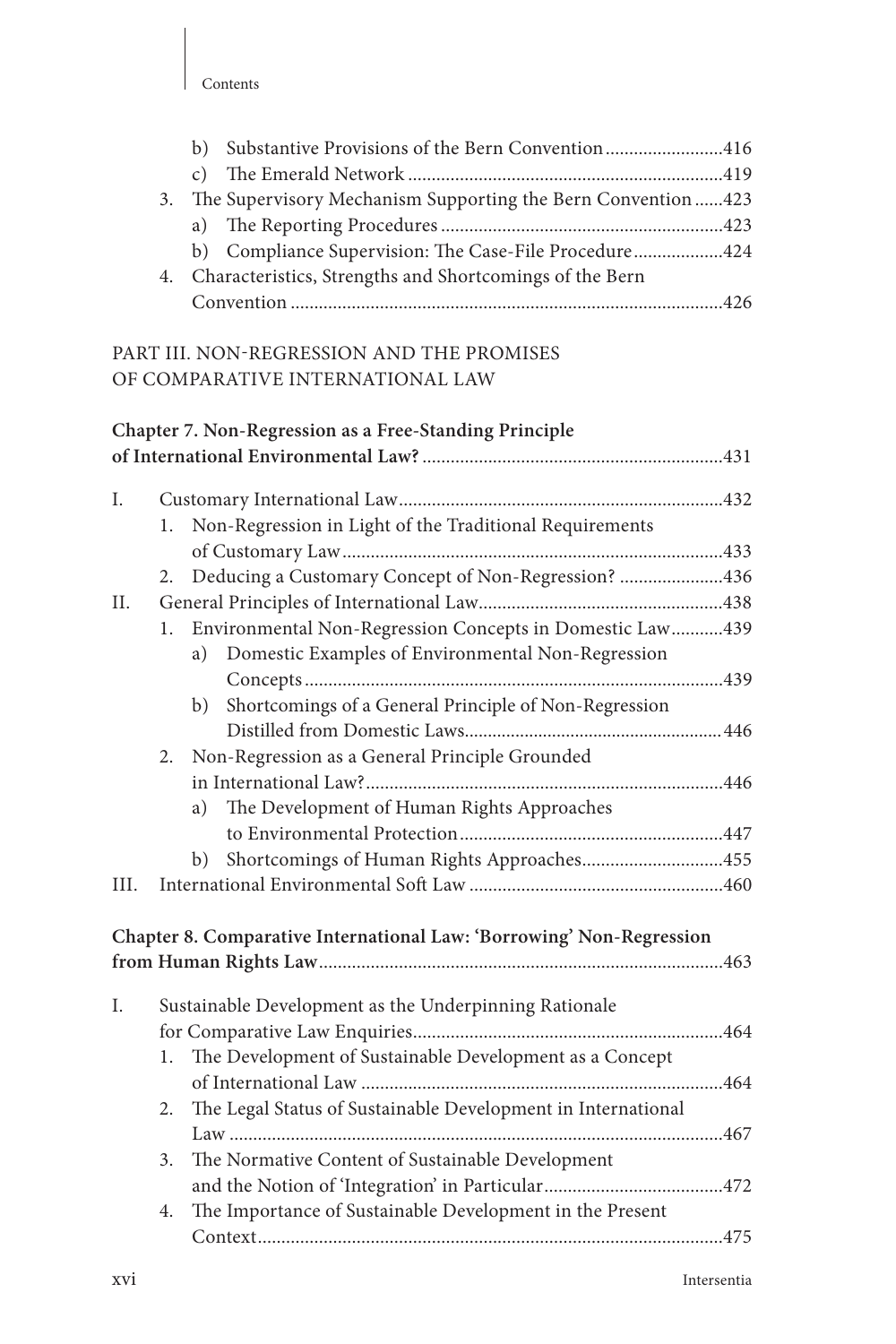| II.  | Comparing the Universal: Comparative Accounts in the Context |                                                                     |  |
|------|--------------------------------------------------------------|---------------------------------------------------------------------|--|
|      |                                                              |                                                                     |  |
|      | 1.                                                           | International Law, Comparative Law, and their Uneasy                |  |
|      |                                                              |                                                                     |  |
|      | 2.                                                           | Traces of an Innovative Use of Comparative Reasonings               |  |
|      |                                                              |                                                                     |  |
|      |                                                              | Comparative Enquiries into Transnational Law482<br>a)               |  |
|      |                                                              | Comparative Accounts in International Institutional Law483<br>b)    |  |
|      |                                                              | Comparative Approaches to Treaty Interpretation 485<br>c)           |  |
|      |                                                              | Comparative Approaches through 'Judicial Borrowing'488<br>d)        |  |
|      |                                                              | e) Comparative Accounts in International Investment Law489          |  |
|      | 3.                                                           | The Advantages of 'Comparative International Law'                   |  |
|      |                                                              |                                                                     |  |
| III. |                                                              | Comparative Accounts and the General Framework                      |  |
|      |                                                              |                                                                     |  |
|      | 1.                                                           | The General Flexibility of the Interpretive Principles              |  |
|      |                                                              |                                                                     |  |
|      | 2.                                                           | The (Limited) Significance of Article 31(3)(c) VCLT                 |  |
|      |                                                              |                                                                     |  |
| IV.  |                                                              | Suggested Framework for Comparative Accounts of International       |  |
|      |                                                              |                                                                     |  |
|      | 1.                                                           |                                                                     |  |
|      | 2.                                                           | Fitting International Treaty Regimes into Comparative Law           |  |
|      |                                                              |                                                                     |  |
|      | 3.                                                           |                                                                     |  |
| V.   |                                                              | Ascertaining 'Differences and Similarities' between Human           |  |
|      |                                                              |                                                                     |  |
|      | 1.                                                           | The Nature of Treaties and the Obligations Arising                  |  |
|      |                                                              |                                                                     |  |
|      |                                                              | a)                                                                  |  |
|      |                                                              | b)                                                                  |  |
|      |                                                              | Traditional v. Multipartite Frameworks of Treaty<br>$\mathcal{C}$ ) |  |
|      |                                                              |                                                                     |  |
|      | 2.                                                           |                                                                     |  |
|      | 3.                                                           |                                                                     |  |
|      |                                                              | Establishment of 'Progressive' Obligations<br>a)                    |  |
|      |                                                              |                                                                     |  |
|      |                                                              | b)                                                                  |  |
|      |                                                              | Resource-Dependency of the Full Implementation<br>c)                |  |
|      |                                                              |                                                                     |  |
|      |                                                              | Differentiation as Regards the Required Implementation<br>d)        |  |
|      |                                                              |                                                                     |  |
|      |                                                              | Additional Reliance on Procedural Obligations523<br>e)              |  |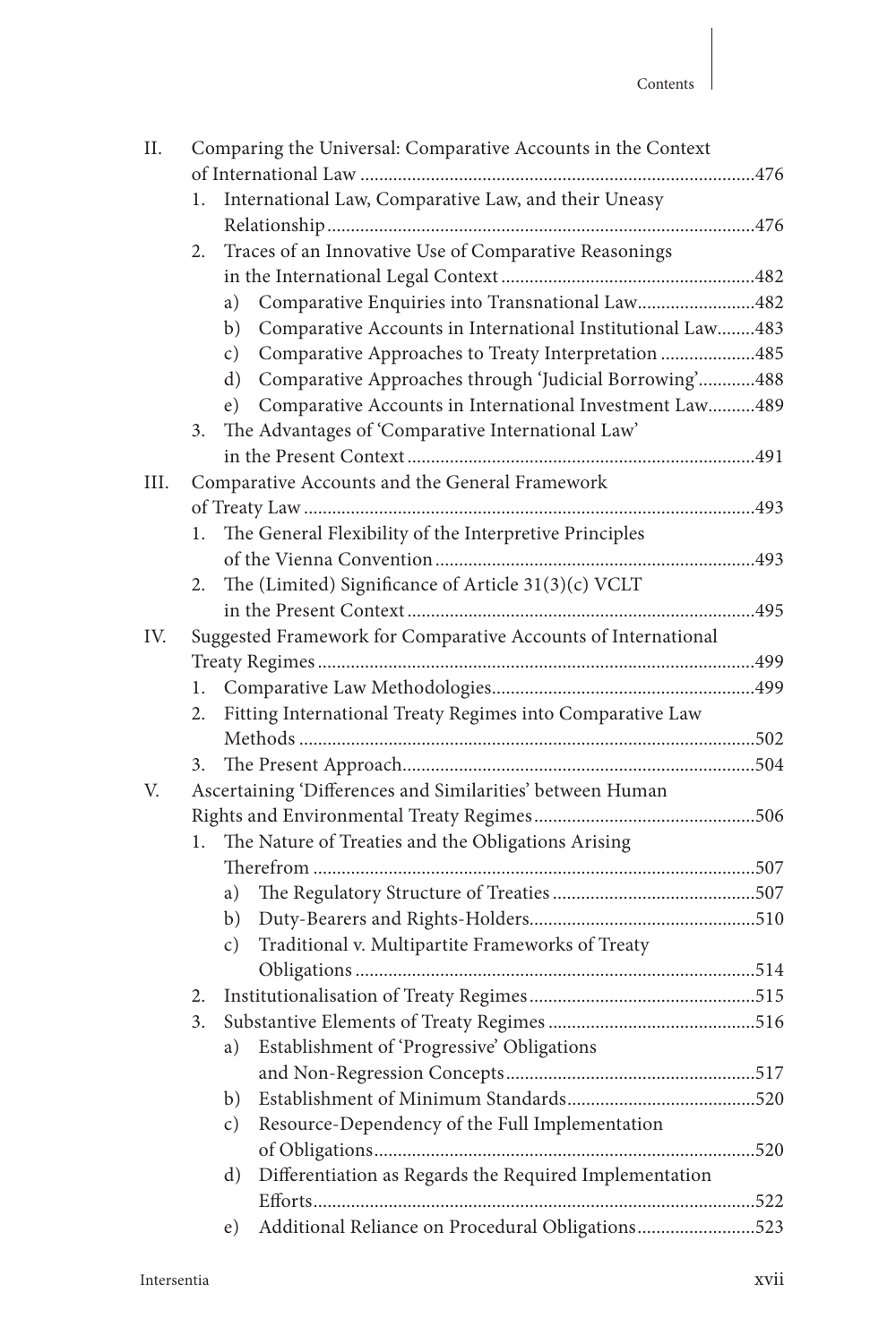#### Contents

|     | 4.                                                  |  | Supervisory Mechanisms Supporting the Treaty Regimes 523    |  |
|-----|-----------------------------------------------------|--|-------------------------------------------------------------|--|
|     |                                                     |  | a) Establishment of International Supervisory Mechanisms524 |  |
|     |                                                     |  | b) Turn to Quantification in Supervisory Procedures526      |  |
| VI. | Results to be Drawn from Comparative Accounts: Some |  |                                                             |  |
|     |                                                     |  |                                                             |  |
|     |                                                     |  |                                                             |  |
|     |                                                     |  |                                                             |  |
|     |                                                     |  |                                                             |  |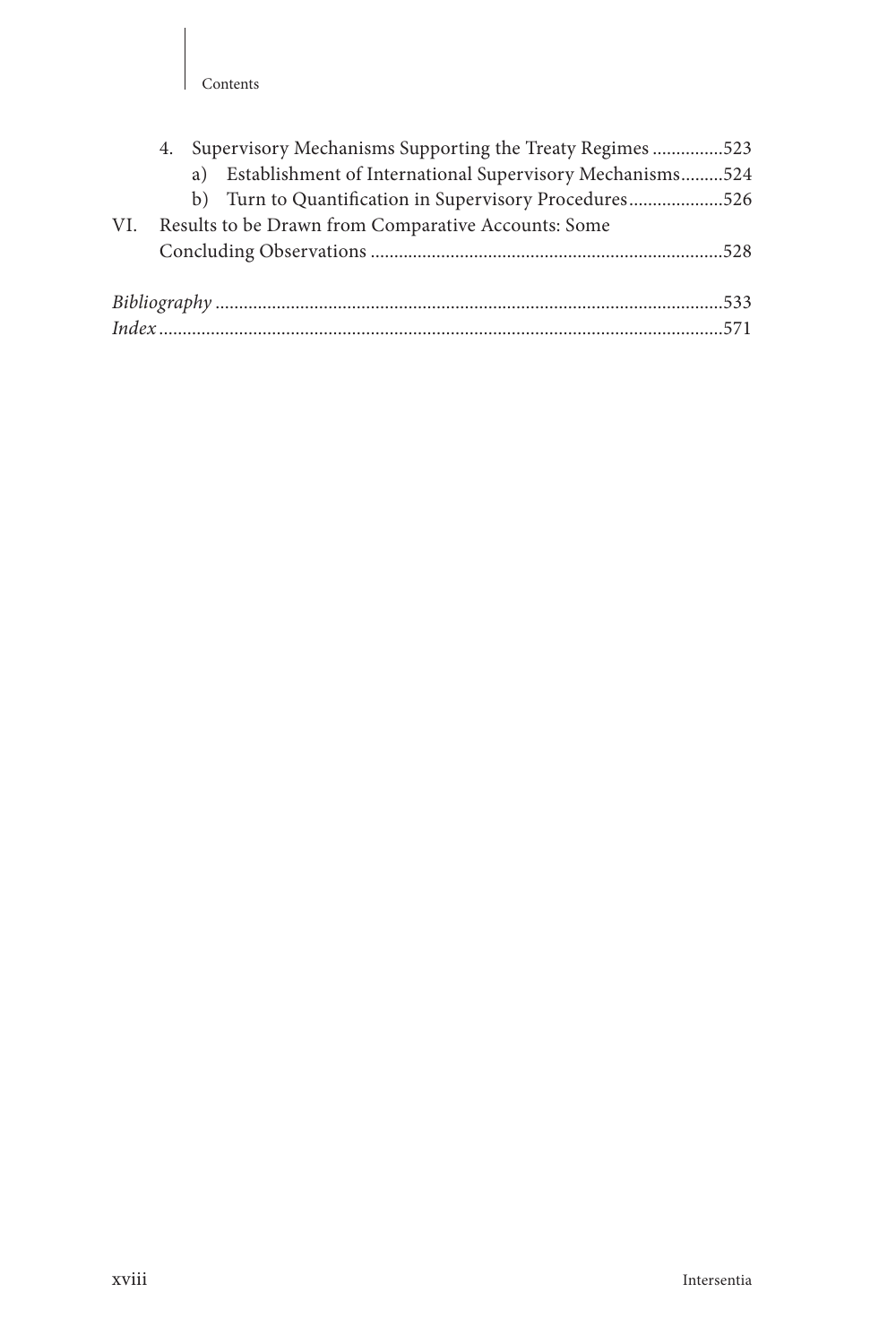## **LIST OF ABBREVIATIONS**

| <b>ACmHPR</b> | African Commission on Human and Peoples' Rights                 |
|---------------|-----------------------------------------------------------------|
| <b>ACtHPR</b> | African Court on Human and Peoples' Rights                      |
| <b>APA</b>    | Paris Ad hoc Working Group                                      |
| <b>APRM</b>   | African Peer-Review Mechanism                                   |
| <b>ASCI</b>   | Areas of special conservation interest                          |
| <b>ASR</b>    | Articles on the Responsibility of States for Internationally    |
|               | Wrongful Acts                                                   |
| AU            | African Union                                                   |
| <b>CBDR</b>   | Common but differentiated responsibilities (and respective      |
|               | capabilities, in the light of different national circumstances) |
| <b>CEC</b>    | Commission for Environmental Cooperation                        |
| <b>CESCR</b>  | Committee on Economic, Social and Cultural Rights               |
| CIDI          | Inter-American Council for Integral Development                 |
| <b>CMA</b>    | Conference of the Parties serving as the Meeting                |
|               | of the Parties to the Paris Agreement                           |
| <b>CMP</b>    | Conference of the Parties serving as the Meeting                |
|               | of the Parties                                                  |
| CoE           | Council of Europe                                               |
| CoP           | Conference of the Parties                                       |
| ECJ           | European Court of Justice                                       |
| <b>ECmHR</b>  | European Commission of Human Rights                             |
| <b>ECOSOC</b> | United Nations Economic and Social Council                      |
| <b>ECOWAS</b> | Economic Community of West African States                       |
| <b>ECSR</b>   | European Committee of Social Rights                             |
| <b>ECtHR</b>  | European Court of Human Rights                                  |
| EU            | European Union                                                  |
| ESC rights    | Economic, social and cultural rights                            |
| G77           | Group of 77 (UN coalition of small and developing states)       |
| GAL           | Global administrative law                                       |
| <b>GHG</b>    | Greenhouse gas (emissions)                                      |
| <b>HRC</b>    | Human Rights Council                                            |
| <b>HRComm</b> | Human Rights Committee                                          |
| <b>IACmHR</b> | Inter-American Commission on Human Rights                       |
| <b>IACtHR</b> | Inter-American Court of Human Rights                            |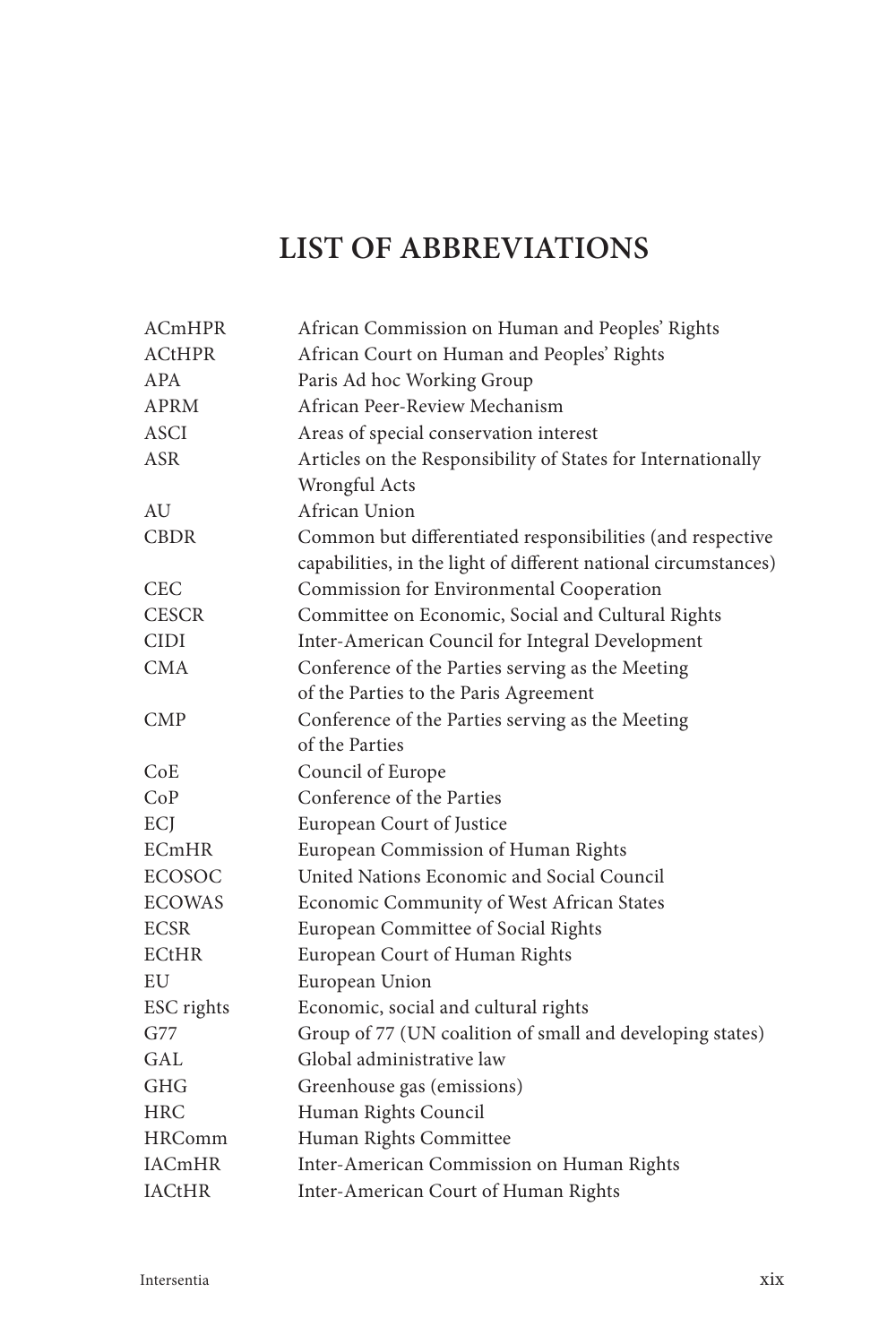#### List of Abbreviations

| <b>IAR</b>    | International assessment and review                       |
|---------------|-----------------------------------------------------------|
| <b>IBSA</b>   | Indicator-Benchmark-Scoping-Assessment                    |
| <b>ICA</b>    | International consultation and analysis                   |
| ICJ           | International Court of Justice                            |
| <b>IEL</b>    | International environmental law                           |
| ILA.          | International Law Association                             |
| <b>ILC</b>    | <b>International Law Commission</b>                       |
| <b>ILM</b>    | <b>International Legal Materials</b>                      |
| ILO.          | International Labour Organization                         |
| <b>INDCs</b>  | Intended nationally determined contribution(s)            |
| <b>IPBES</b>  | Intergovernmental Science-Policy Platform on Biodiversity |
|               | and Ecosystem Services                                    |
| <b>IPCC</b>   | International Panel on Climate Change                     |
| <b>IUCN</b>   | International Union for the Conservation of Nature        |
| <b>IWC</b>    | <b>International Whaling Commission</b>                   |
| <b>LCA</b>    | Long-term cooperative action                              |
| <b>MDGs</b>   | Millennium Development Goals                              |
| <b>MEAs</b>   | Multilateral environmental agreements                     |
| <b>MRV</b>    | Monitoring, reporting and verification                    |
| MoP           | Meeting of the Parties                                    |
| <b>NBSAPs</b> | National Biodiversity Strategies and Action Plans         |
| <b>NDCs</b>   | Nationally determined contributions                       |
| <b>OAS</b>    | Organization of American States                           |
| <b>OHCHR</b>  | Office of the United Nations Commissioner of Human        |
|               | Rights                                                    |
| ΟP            | Optional Protocol                                         |
| QELRCs        | Quantified emission limitation and reduction              |
|               | commitments                                               |
| QELROS        | Quantified emission limitation and reduction obligations  |
| RAMs          | Ramsar advisory missions                                  |
| <b>RIAA</b>   | Reports of International Arbitration Awards               |
| <b>RIS</b>    | Ramsar information sheet                                  |
| <b>SBI</b>    | Subsidiary Body on Implementation                         |
| SDGs          | Sustainable Development Goals                             |
| <b>SBSTA</b>  | Subsidiary Body for Scientific and Technological Advice   |
| <b>STRP</b>   | Scientific and Technical Review Panel                     |
| UN            | <b>United Nations</b>                                     |
| <b>UNCED</b>  | Rio Conference on Environment and Development (1992)      |
| <b>UNCSD</b>  | UN Conference on Sustainable Development (2012)           |
| <b>UNDP</b>   | United Nations Development Programme                      |
| <b>UNEP</b>   | United Nations Environment Programme                      |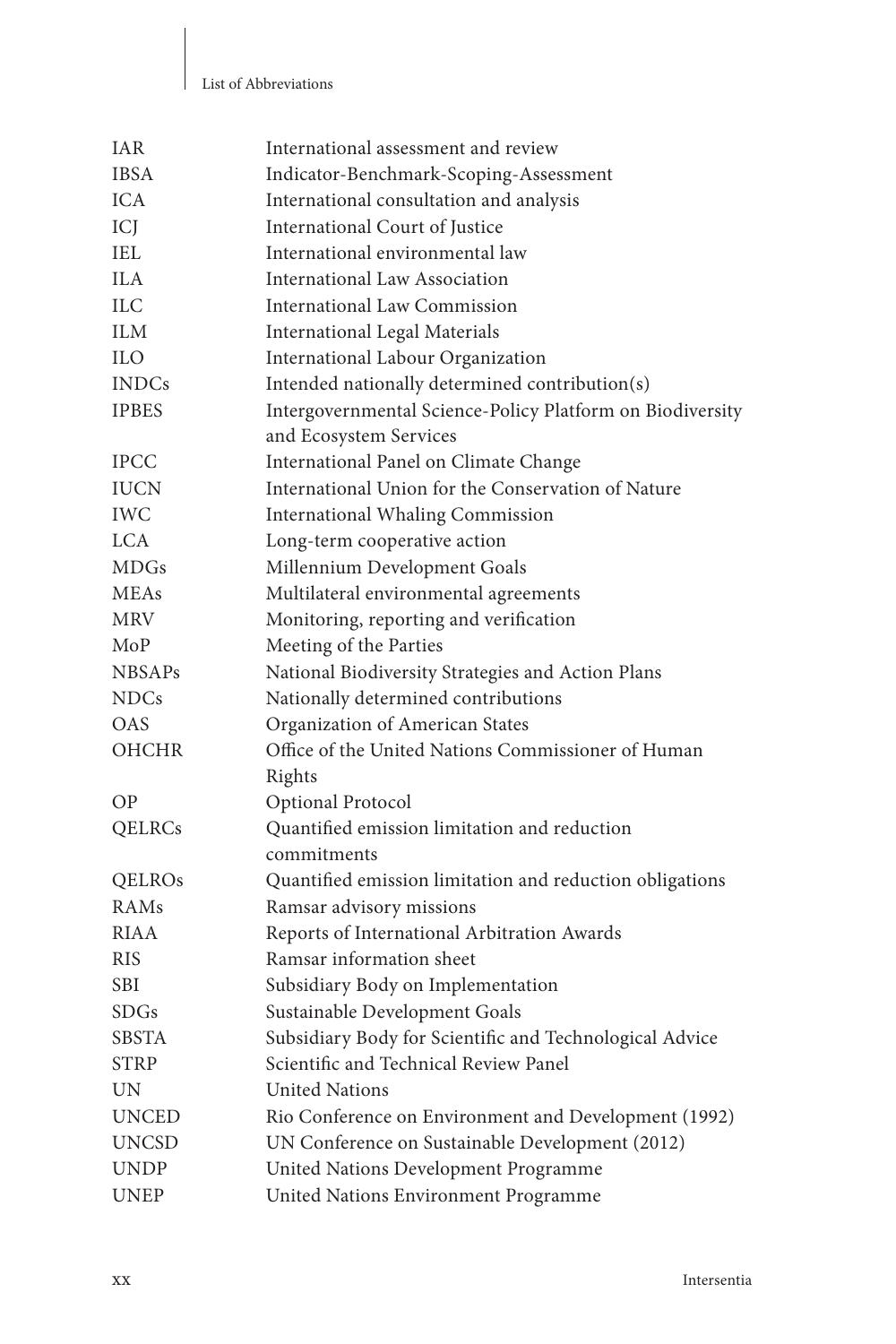| <b>UNHCHR</b> | United Nations High Commissioner of Human Rights     |
|---------------|------------------------------------------------------|
| <b>UNTS</b>   | <b>United Nations Treaty Series</b>                  |
| <b>WCED</b>   | World Commission on Environment and Development      |
| <b>WCMC</b>   | <b>UNEP World Conservation Monitoring Centre</b>     |
| Working Group | Working Group to Examine the Progress Reports of the |
| or WGPSS      | States Parties to the Protocol of San Salvador       |
| WGRI          | Working Group on the Review of Implementation        |
| <b>WMO</b>    | World Metereological Organisation                    |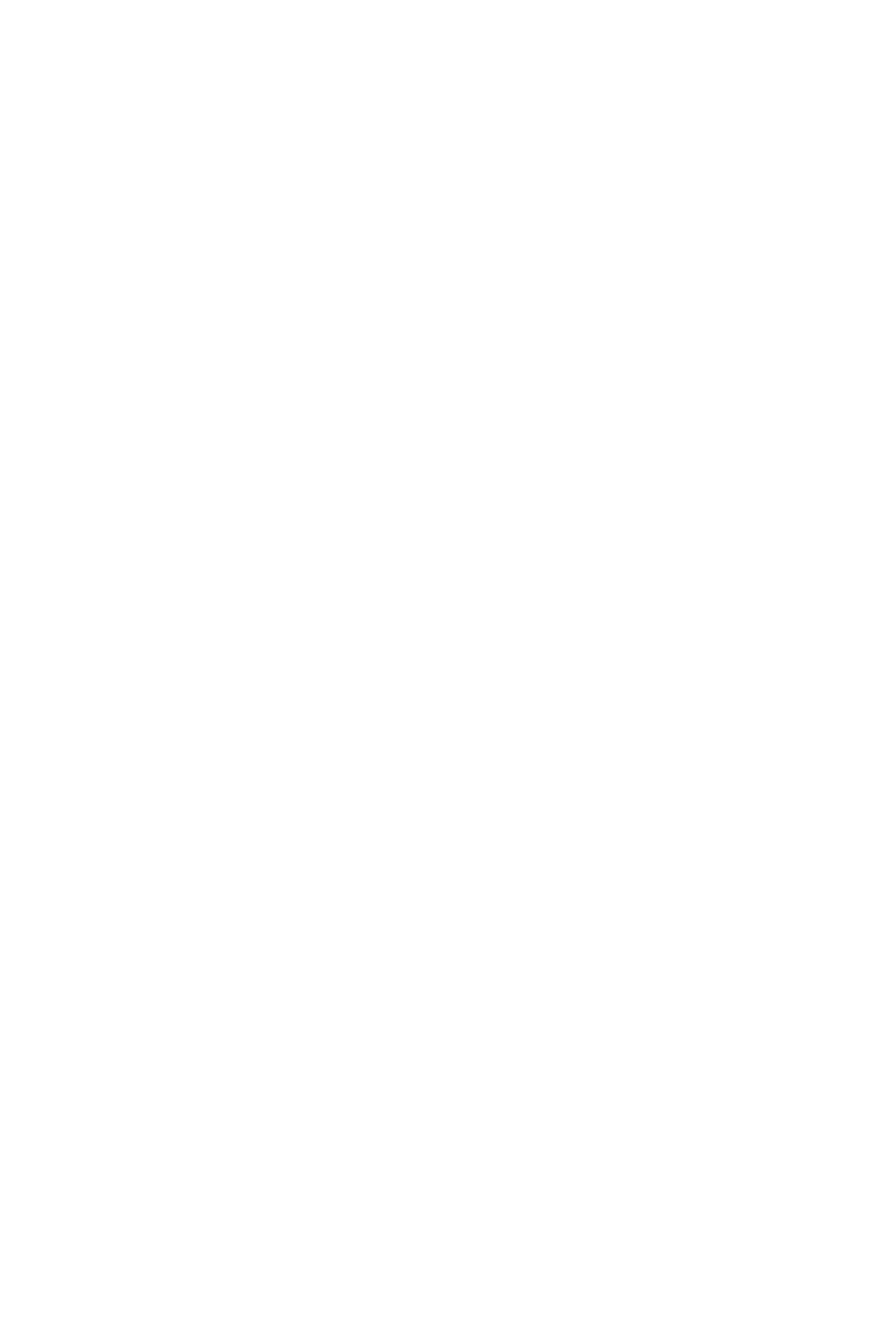## **LIST OF INSTRUMENTS**

| Aarhus Convention          | Convention on Access to Information, Public             |
|----------------------------|---------------------------------------------------------|
|                            | Participation and Access to Justice in Environmental    |
|                            | Matters of 25 June 1998, entered into force             |
|                            | 30 October 2001, 2161 UNTS 447                          |
| <b>ACHR</b>                | American Convention on Human Rights of                  |
|                            | 22 November 1969, entered into force 18 July 1978,      |
|                            | 1144 UNTS 123                                           |
| <b>AEWA</b>                | Agreement on the Conservation of African-Eurasian       |
|                            | Migratory Waterbirds of 15 August 1996, entered into    |
|                            | force 1 November 1999, 2365 UNTS 203                    |
| African Charter            | African Charter on Human and Peoples' Rights of         |
| ('Banjul Charter')         | 27 June 1981, entered into force 21 October 1986,       |
|                            | 1520 UNTS 217                                           |
| African Women              | Protocol to the African Charter on Human and            |
| Protocol                   | Peoples' Rights on the Rights of Women in Africa        |
|                            | of 11 July 2003, entered into force 25 November 2005,   |
|                            | available at http://www.achpr.org/instruments/          |
|                            | women-protocol/                                         |
| African Children           | African Charter on the Rights and Welfare of the        |
| Charter                    | Child of 1 July 1990, entered into force 29 November    |
|                            | 1999, Doc. CAB/LEG/24.9/49 (1990), available at         |
|                            | http://www.achpr.org/instruments/child/                 |
| African Nature             | African Convention on the Conservation of Nature        |
| Convention                 | and Natural Resources of 15 September 1968, entered     |
|                            | info force 16 June 1969, 1001 UNTS 3                    |
| <b>ASEAN Nature</b>        | ASEAN Agreement on the Conservation of Nature           |
| Agreement                  | and Natural Resources of 9 July 1985, not yet in force, |
|                            | 15 Env. Pol'y & L. (1985) 64                            |
| <b>AU Constitutive Act</b> | Constitutive Act of the African Union of 11 July 2000,  |
|                            | entered into force 26 May 2001, 2158 UNTS 3             |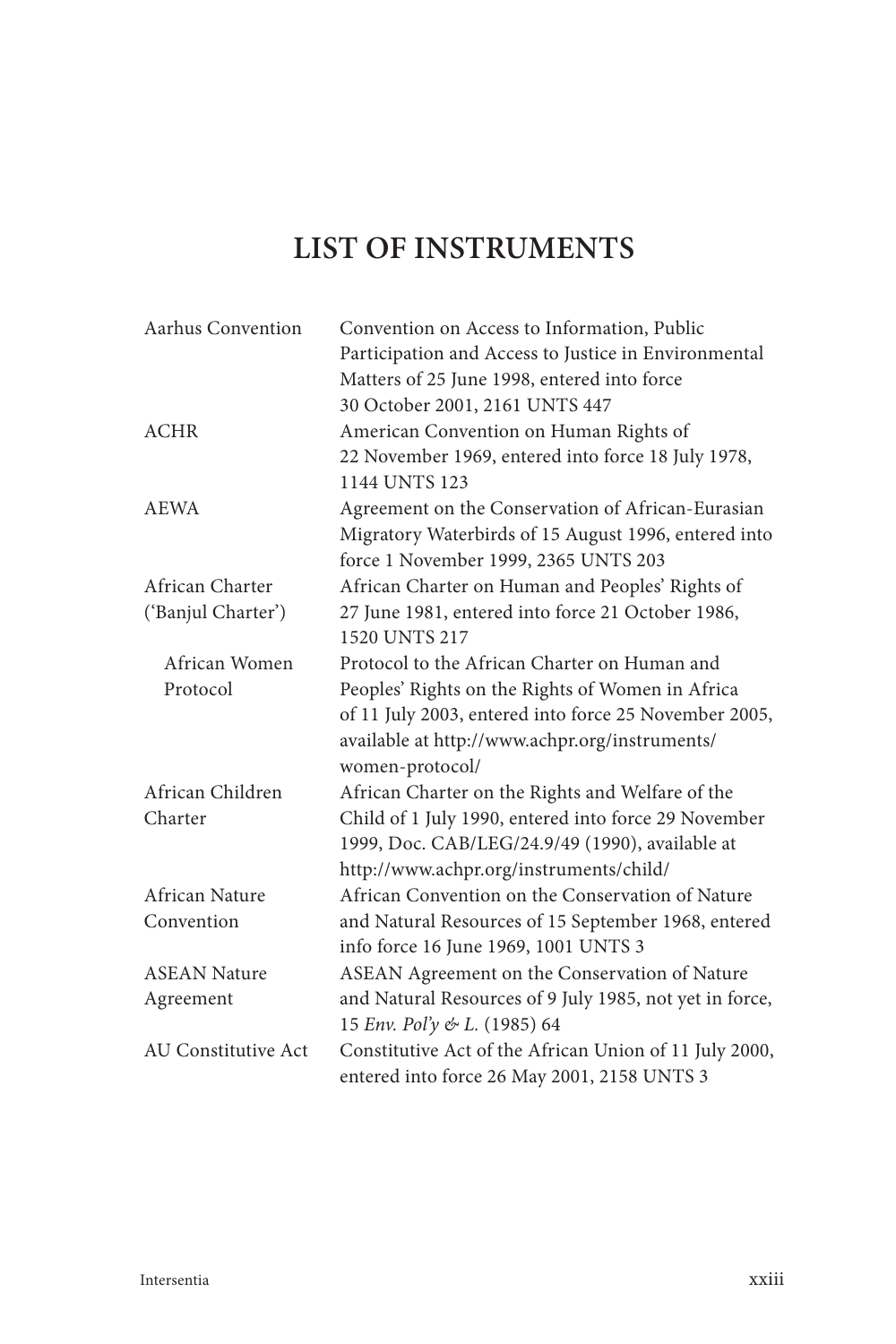| List of Instruments |
|---------------------|
|---------------------|

| <b>Bamako Convention</b> | Convention on the Ban of the Import into Africa<br>and the Control of Transboundary Movement and<br>Management of Hazardous Wastes within Africa of<br>30 January 1991, entered into force 22 April 1988,<br>2101 UNTS 177                                          |
|--------------------------|---------------------------------------------------------------------------------------------------------------------------------------------------------------------------------------------------------------------------------------------------------------------|
| <b>Basel Convention</b>  | Convention on the Control of Transboundary<br>Movements of Hazardous Wastes and their Disposal<br>of 22 March 1989, entered into force 5 May 1992,<br>1673 UNTS 57                                                                                                  |
| <b>Bern Convention</b>   | Convention on the Conservation of European<br>Wildlife and Natural Habitats of 19 September 1979,<br>entered into force 1 June 1982, CETS No. 104                                                                                                                   |
| CBD                      | Convention on Biological Diversity of 5 June 1992,<br>entered into force 29 December 1993, 1760 UNTS 79                                                                                                                                                             |
| Cartagena Protocol       | Cartagena Protocol on Biosafety of 29 January 2000,<br>entered into force 11 September 2003,<br>2226 UNTS 208                                                                                                                                                       |
| Supplementary            | Nagoya-Kuala Lumpur Supplementary Protocol on                                                                                                                                                                                                                       |
| Protocol                 | Liability and Redress of 15 October 2010, entered<br>into force 5 March 2018, Doc. UNEP/CBD/BS/COP-<br>MOP/5/17 (14 December 2010) 64                                                                                                                               |
| Nagoya Protocol          | Nagoya Protocol on Access to Genetic Resources and<br>the Fair and Equitable Sharing of Benefits Arising<br>from their Utilization of 29 October 2010, entered<br>into force 12 October 2014, Decision X/1, Annex I,<br>Doc. UNEP/CBD/COP/DEC/X/1 (29 October 2010) |
| <b>CCAMLR</b>            | Convention on the Conservation of Antarctic Marine<br>Living Resources of 20 May 1980, entered into force<br>7 April 1982, 1329 UNTS 48                                                                                                                             |
| CCD                      | United Nations Convention to Combat Desertification<br>in Those Countries Experiencing Serious Drought<br>and/or Desertification, Particularly in Africa<br>of 17 June 1994, entered into force 26 December 1996,<br>1954 UNTS 3                                    |
| <b>CEDAW</b>             | Convention on the Elimination of All Forms of<br>Discrimination against Women of 18 December 1979,<br>entered into force 3 September 1981, 1249 UNTS 13                                                                                                             |
| <b>CITES</b>             | Convention on International Trade in Endangered<br>Species of Wild Fauna and Flora of 3 March 1973,<br>entered into force 1 July 1975, 993 UNTS 244                                                                                                                 |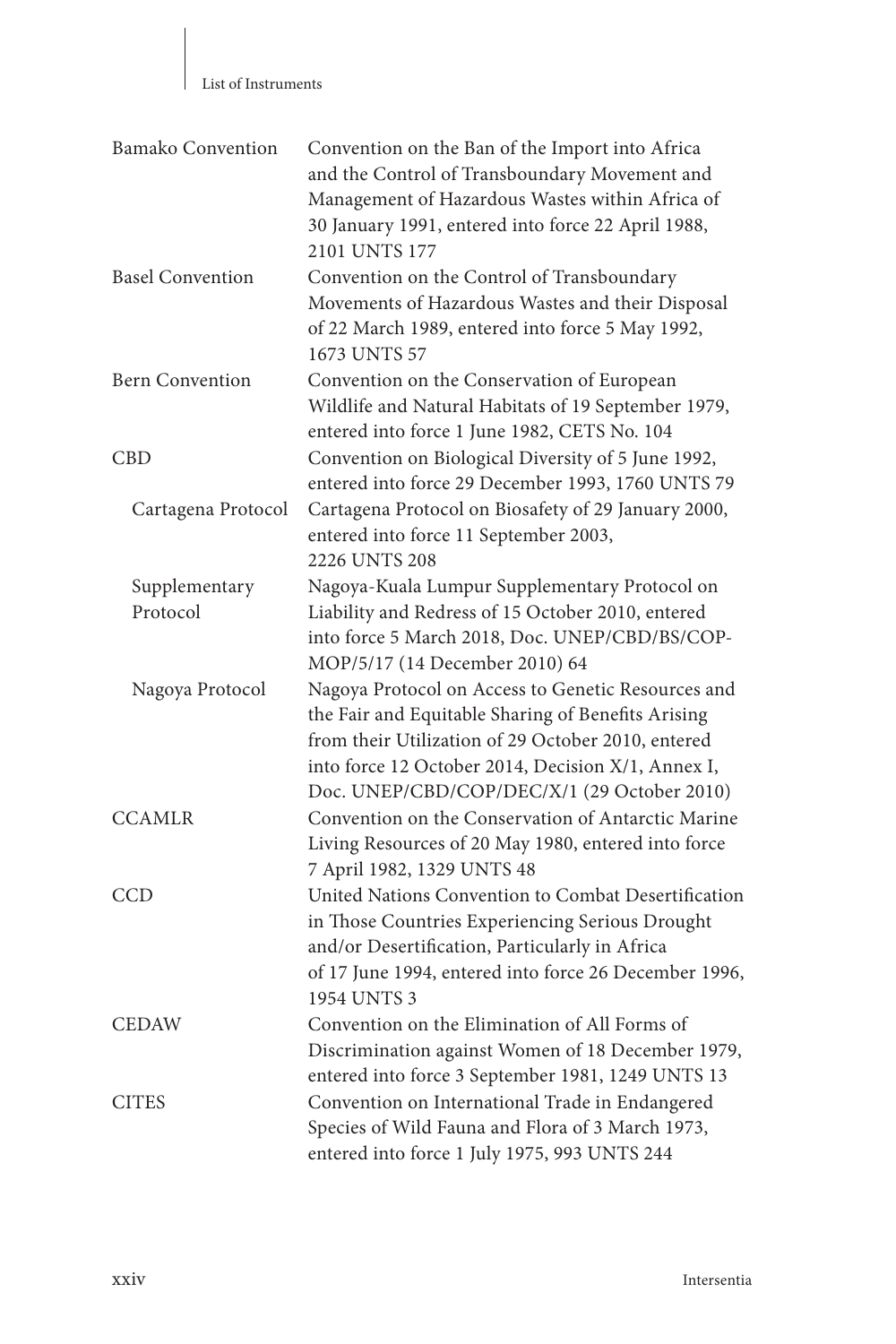| <b>CMS</b>      | Convention on the Conservation of Migratory Species    |
|-----------------|--------------------------------------------------------|
|                 | of Wild Animals of 23 June 1979, entered into force    |
|                 | 1 November 1983, 1651 UNTS 333                         |
| <b>CRC</b>      | Convention on the Rights of the Child                  |
|                 | of 20 November 1989, entered into force                |
|                 | 2 September 1990, 1577 UNTS 3                          |
| <b>CRPD</b>     | Convention on the Rights of Persons with Disabilities  |
|                 | of 13 December 2006, entered into force 3 May 2008,    |
|                 | 2515 UNTS 3                                            |
| <b>ECA</b>      | Agreement on Environmental Cooperation among           |
|                 | the Governments of Canada, the United States           |
|                 | of America, and the United Mexican States of           |
|                 | 30 November 2018, not yet in force [title as in        |
|                 | Canada]                                                |
| ECHR            | Convention for the Protection of Human Rights and      |
|                 | Fundamental Freedoms of 4 November 1950, entered       |
|                 | into force 3 September 1953, CETS No. 5                |
| <b>EUROBATS</b> | Agreement on the Conservation of Populations of        |
|                 | European Bats of 4 December 1991, entered into force   |
|                 | 16 January 1994, available at http://www.eurobats.org/ |
|                 | official_documents/agreement_text                      |
| EurSC           | European Social Charter of 18 October 1961, entered    |
|                 | into force 26 February 1965, CETS No. 35               |
| 1988 Protocol   | Additional Protocol to the European Social Charter of  |
|                 | 5 May 1988, entered into force on 4 September 1992,    |
|                 | CETS No. 128                                           |
| Turin Protocol  | Protocol Amending the European Social Charter of       |
|                 | 21 October 1991, not yet in force, CETS No. 142        |
| 1995 Protocol   | Additional Protocol to the European Social Charter     |
|                 | Providing for a System of Collective Complaints of     |
|                 | 9 November 1995, entered into force 1 July 1998,       |
|                 | CETS No. 158                                           |
|                 |                                                        |
| Revised EurSC   | (see below)                                            |
| FCCC            | United Nations Framework Convention on                 |
|                 | Climate Change of 9 May 1992, entered into force       |
|                 | 21 March 1994, 1771 UNTS 107                           |
| Kyoto Protocol  | Kyoto Protocol to the United Nations Framework         |
|                 | Convention on Climate Change of 11 December 1997,      |
|                 | entered into force 16 February 2005, 2303 UNTS 162     |
| Paris Agreement | (see below)                                            |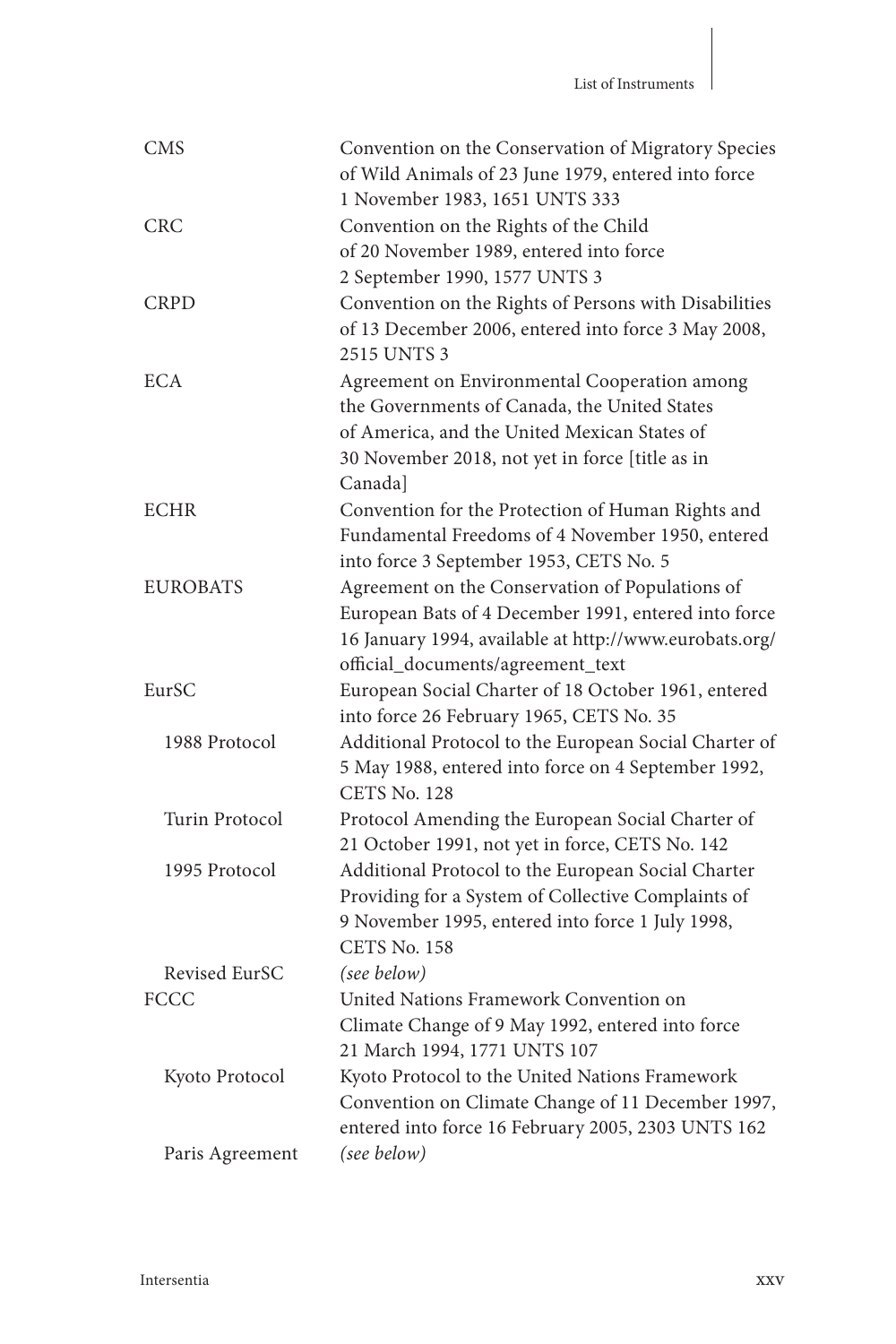| Helsinki Convention     | Convention on the Protection of the Marine<br>Environment of the Baltic Sea Area of 9 April 1992,<br>entered into force 17 January 2000, 1994 EU<br>OJ L 73/2                         |
|-------------------------|---------------------------------------------------------------------------------------------------------------------------------------------------------------------------------------|
| <b>ICCPR</b>            | International Covenant on Civil and Political Rights<br>of 16 December 1966, entered into force 23 March<br>1976, 999 UNTS 171                                                        |
| <b>ICERD</b>            | International Convention on the Elimination of all<br>Forms of Racial Discrimination of 21 December 1965,<br>entered into force 4 January 1969, 660 UNTS 195                          |
| <b>ICESCR</b>           | International Covenant on Economic, Social and<br>Cultural Rights of 19 December 1966, entered into<br>force 3 January 1976, 993 UNTS 3                                               |
| <b>OP ICESCR</b>        | Optional Protocol to the International Covenant on<br>Economic, Social and Cultural Rights of 10 December<br>2008, Doc. A/RES/63/117 (5 March 2009), entered<br>into force 5 May 2013 |
| <b>ICJ</b> Statute      | Statute of the International Court of Justice of<br>26 June 1945, entered into force 24 October 1945,<br>39 Am. J. Int'l L. Supp. (1945) 190                                          |
| <b>ICRW</b>             | International Convention for the Regulation of<br>Whaling of 2 December 1946, entered into force<br>10 November 1948, 161 UNTS 72                                                     |
| <b>LRTAP</b> Convention | Convention on Long-Range Transboundary Air<br>Pollution of 13 November 1979, entry into force<br>16 March 1983, 1302 UNTS 218                                                         |
| Madrid Protocol         | Protocol on Environmental Protection to the<br>Antarctic Treaty of 4 October 1991, entered into<br>force 14 January 1998, 30 ILM 1455                                                 |
| <b>Migrant Workers</b>  | International Convention on the Protection of the                                                                                                                                     |
| Convention              | Rights of All Migrant Workers and Members of their<br>Families of 18 December 1990, entered into force<br>1 July 2003, 2220 UNTS 3                                                    |
| Montreal Protocol       | Montreal Protocol on Substances that Deplete the<br>Ozone Layer of 16 September 1987, entered into force<br>1 January 1989, 1522 UNTS 3                                               |
| <b>NAAEC</b>            | North American Agreement on Environmental<br>Cooperation of 14 September 1993, entered into force<br>1 January 1994, 32 ILM (1993) 1480                                               |
| <b>NAFTA</b>            | North-Atlantic Free Trade Agreement of<br>17 December 1992, entered into force 1 January 1994,<br>32 ILM (1993) 289                                                                   |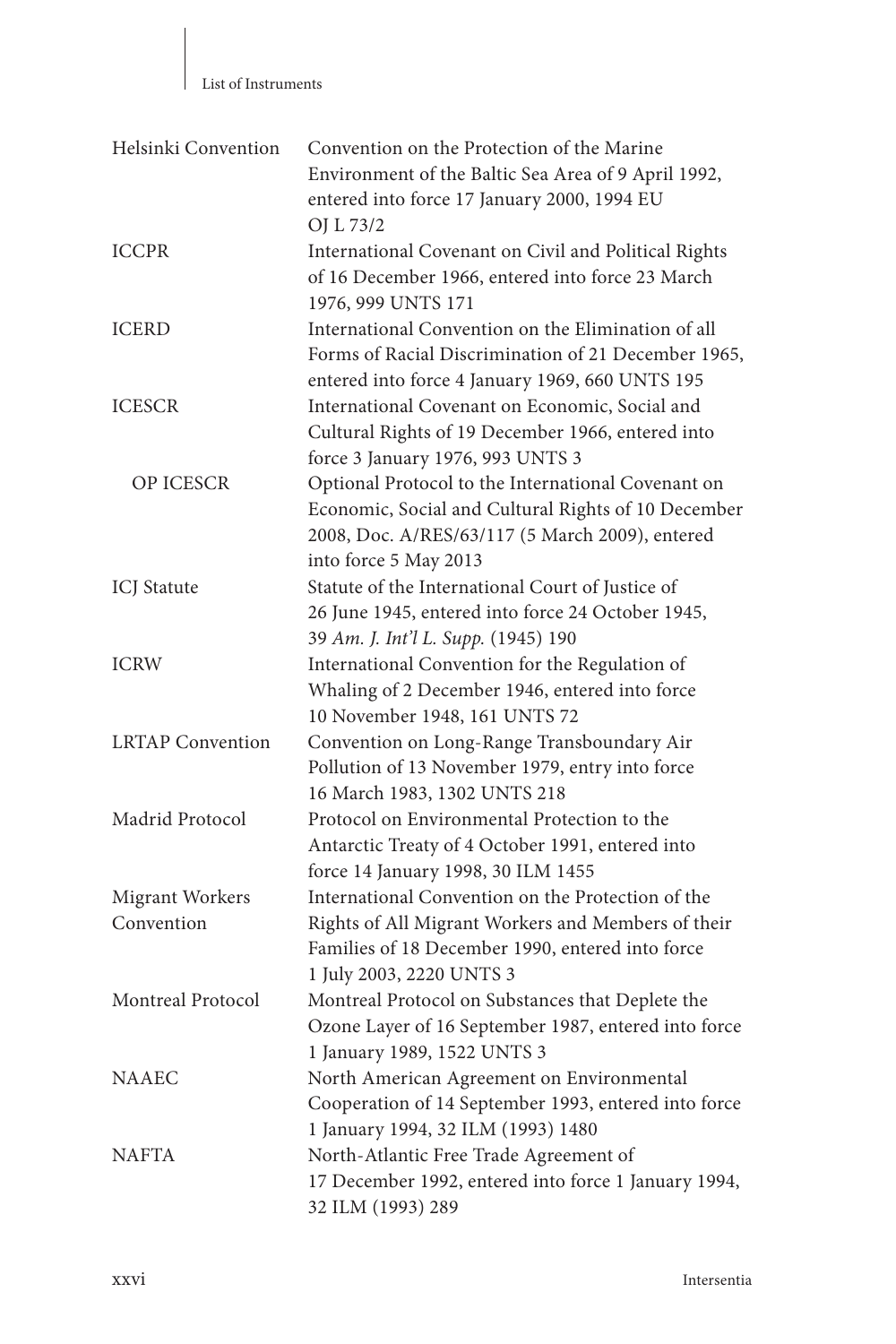| New York Water          | Convention on the Law of the Non-Navigational Uses     |
|-------------------------|--------------------------------------------------------|
| Convention              | of International Watercourses of 8 July 1997, entered  |
|                         | into force 17 August 2014, Doc. A/RES/51/229           |
|                         | (8 July 1997)                                          |
| <b>OAS</b> Charter      | Charter of the Organization of American States of      |
|                         | 3 April 1948, entered into force 13 December 1951,     |
|                         | 119 UNTS 3                                             |
| <b>Buenos Aires</b>     | Protocol of Amendment to the Charter of the            |
| Protocol                | Organization of American States of 27 February 1967,   |
|                         | entered into force 27 February 1970, 721 UNTS 324      |
| Managua Protocol        | Protocol of Amendment to the Charter of the            |
|                         | Organization of American States of 6 June 1993,        |
|                         | entered into force 29 January 1996, 33 ILM 1009        |
| OSPAR                   | Convention for the Protection of the Marine            |
|                         | Environment of the North-East Atlantic of              |
|                         | 22 September 1992, entered into force 25 March 1998,   |
|                         | 2354 UNTS 67                                           |
| <b>Ozone Convention</b> | Vienna Convention for the Protection of the            |
|                         | Ozone Layer of 22 March 1985, entered into force       |
|                         | 22 September 1988, 1513 UNTS 293                       |
| Paris Agreement         | Paris Agreement of 12 December 2015, Annex to          |
|                         | Decision 1/CP.21, Doc. FCCC/CP/2015/10/Add.1           |
|                         | (29 January 2016), entered into force                  |
|                         | 4 November 2016, 2016 EU OJ (L 282) 4                  |
| Ramsar Convention       | Ramsar Convention on Wetlands of International         |
|                         | Importance especially as Waterfowl Habitat of          |
|                         | 2 February 1971, entered into force 21 December 1975,  |
|                         | 996 UNTS 245                                           |
| Revised African         | African Convention on the Conservation of Nature       |
| Nature Convention       | and Natural Resources of 1 July 2003, entered into     |
|                         | force 10 July 2016, available at http://www.au.int/en/ |
|                         | treaties/african-convention-conservation-nature-and-   |
|                         | natural-resources-revised-version                      |
| Revised EurSC           | Revised European Social Charter of 3 May 1996,         |
|                         | entered into force 1 July 1999, CETS No. 163           |
| San Salvador Protocol   | Additional Protocol to the American Convention in      |
|                         | the Area of Economic, Social and Cultural Rights of    |
|                         | 17 November 1988, entered into force 16 November       |
|                         | 1999, OAS Treaty Series No. 69                         |
| UN Charter              | Charter of the United Nations of 26 June 1945,         |
|                         | entered into force 24 October 1945, United Nations Yb. |
|                         | (1946-47) Appendix I                                   |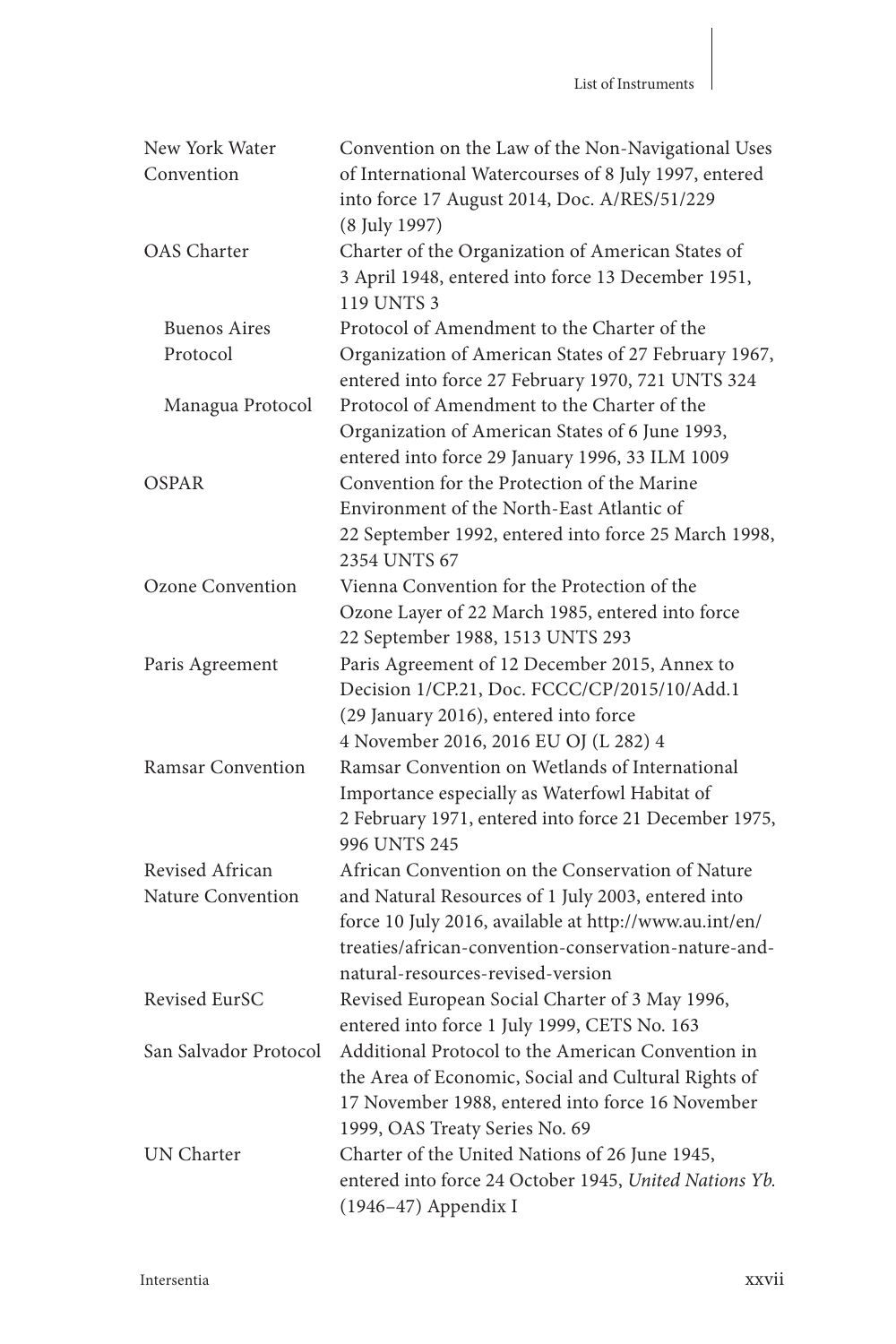| <b>USMCA</b>       | Agreement between the United States of America, the<br>United Mexican States, and Canada of 30 November<br>2018, not yet into force [title as in the United States of<br>Americal |
|--------------------|-----------------------------------------------------------------------------------------------------------------------------------------------------------------------------------|
| <b>VCLT</b>        | Vienna Convention on the Law of Treaties of                                                                                                                                       |
|                    | 23 May 1969, entered into force 27 January 1980,                                                                                                                                  |
|                    | 1155 UNTS 331                                                                                                                                                                     |
| Western Hemisphere | Convention on Nature Protection and Wildlife                                                                                                                                      |
| Convention         | Preservation in the Western Hemisphere of                                                                                                                                         |
|                    | 12 October 1940, entered into force 1 May 1942,                                                                                                                                   |
|                    | OAS TS No. 31                                                                                                                                                                     |
| <b>WHC</b>         | Convention Concerning the Protection of the World                                                                                                                                 |
|                    | Cultural and Natural Heritage of 16 November 1972,                                                                                                                                |
|                    | entered into force 17 December 1975, 1037 UNTS 152                                                                                                                                |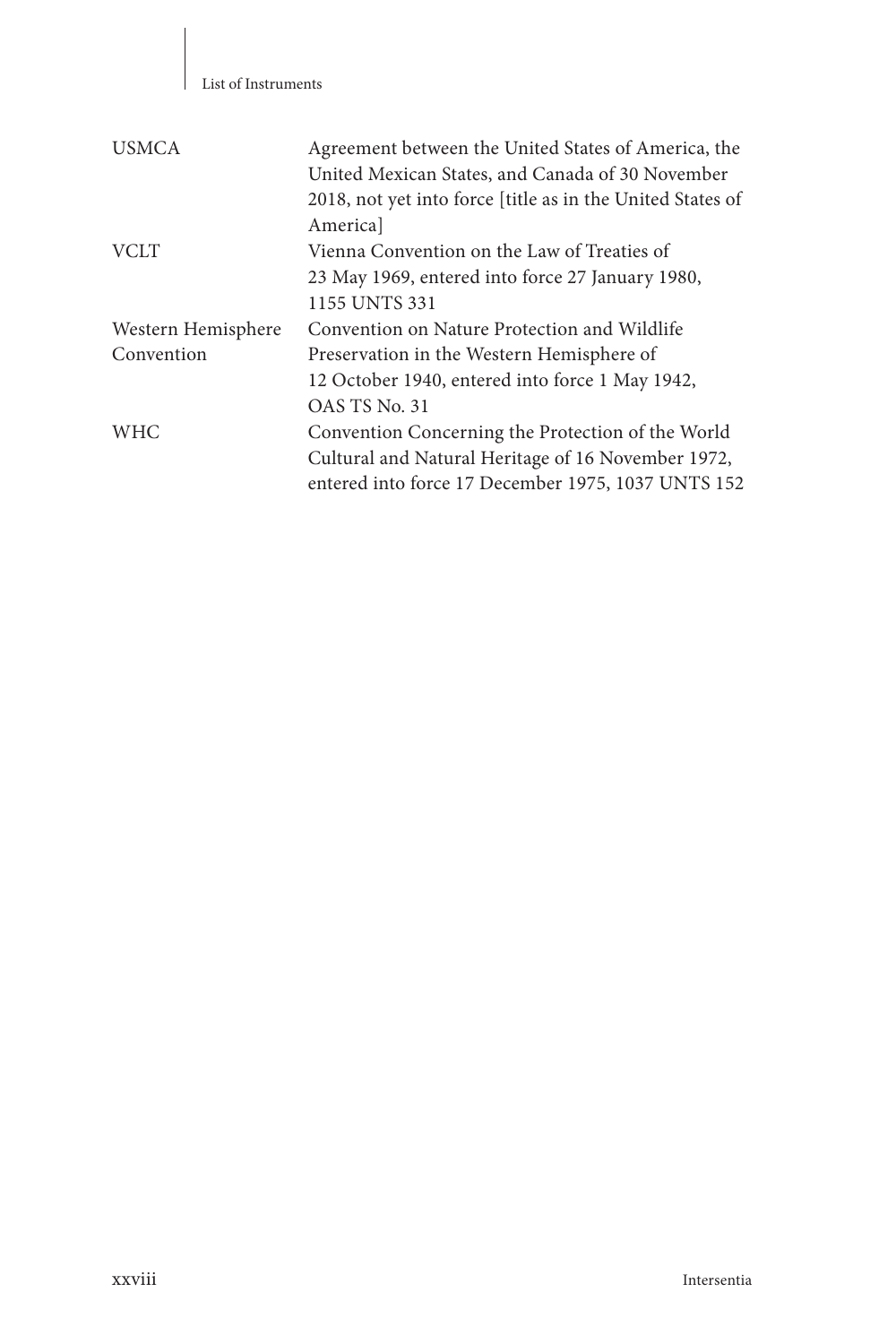## **LIST OF CASES**

## REGIONAL AND INTERNATIONAL

#### AFRICAN COMMISSION ON HUMAN AND PEOPLES ' RIGHTS

| Association pour la sauvegarde de la paix au Burundi v. Kenya, Uganda, Rwanda,         |
|----------------------------------------------------------------------------------------|
| Tanzania, Zaire (DRC) and Zambia, Communication No. 157/96, adopted at                 |
|                                                                                        |
| Centre for Minority Rights Development (Kenya) and Minority Rights Group (on behalf    |
| of Endorois Welfare Council) v. Kenya, Communication No. 276/03, adopted at the        |
| 46th Ordinary Session (11-25 November 2009)  221-223, 227, 232, 247, 457               |
| Democratic Republic of Congo v. Burundi, Rwanda & Uganda, Communication                |
| No. 227/99, adopted at the 33rd Ordinary Session (15-29 May 2003)221, 226              |
| Free Legal Assistance Group, Lawyers' Committee for Human Rights, Union Interafricaine |
| des Droits de l'Homme, Les Témoins des Jehovah v. DRC / Zaire, Communication           |
| Nos. 25/89, 47/90, 56/91 & 100/93, adopted at the 18th Ordinary Session                |
|                                                                                        |
| Front for the Liberation of the State of Cabinda v. Republic of Angola,                |
| Communication No. 328/06, adopted at the 54th Ordinary Session                         |
|                                                                                        |
| Garreth Anver Prince v. South Africa, Communication No. 255/02, adopted at the         |
|                                                                                        |
| Kenneth Good v. Botswana, Communication No. 313/05, adopted at the 47th Ordinary       |
|                                                                                        |
| Kevin Mgwanga Gunme et al. v. Cameroon, Communication No. 266/03, adopted              |
| at the 45th Ordinary Session (13-27 May 2009) 221, 229-231, 235, 246                   |
| Legal Resources Foundation v. Zambia, Communication No. 211/98, adopted at the         |
|                                                                                        |
| Media Rights Agenda & Constitutional Rights Project v. Nigeria, Communications         |
| No. 105/93, 128/94, 130/94 & 152/96, adopted at the 24th Ordinary Session              |
|                                                                                        |
| Monim Elgak, Osman Hummeida and Amir Suliman v. Sudan, Communication                   |
| No. 379/09, adopted at the 15th Extra-Ordinary Session (7-14 March 2009)  227          |
| Open Society Justice Initiative v. Côte d'Ivoire, Communication No. 318/06, adopted    |
| at the 17th Extra-Ordinary Session (18-28 February 2015)224, 230, 235                  |
| Purohit and Moore v. the Gambia, Communication No. 241/01, adopted at the              |
|                                                                                        |
| Social and Economic Rights Action Center (SERAC) and Center for Economic and Social    |
| Rights (CESR) v. Nigeria, Communication No. 155/96, adopted at the 30th Ordinary       |
| Session (13-27 October 2011) 222-223, 225, 227-229, 232, 234, 247, 449-450             |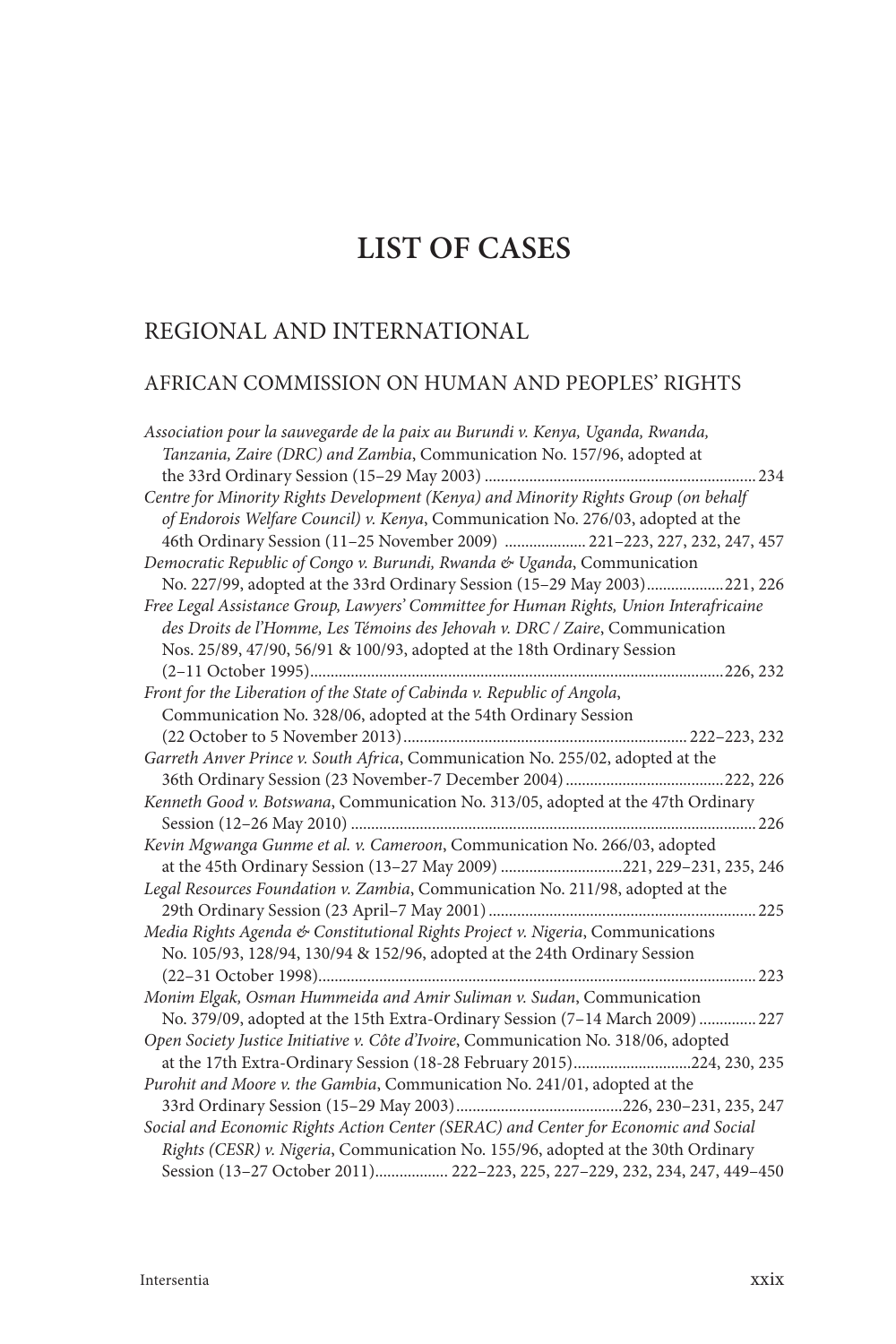List of Cases

| Sudan Human Rights Organisation & Centre on Housing Rights and Evictions |  |
|--------------------------------------------------------------------------|--|
| (COHRE) v. Sudan, Communication Nos. 279/03 & 296/05, adopted at         |  |
|                                                                          |  |
| Zimbabwe Human Rights NGO Forum v. Zimbabwe, Communication No. 245/02,   |  |
|                                                                          |  |

#### AFRICAN COMMITTEE OF EXPERTS ON THE RIGHTS AND WELFARE OF THE CHILD

*IHRDA and Open Society Justice Initiative (on behalf of children of Nubian descent in Kenya) v. Kenya*, Communication No. 002/09, adopted 22 March 2011 ..........226, 231

#### AFRICAN COURT ON HUMAN AND PEOPLES' RIGHTS

| African Commission on Human and Peoples' Rights v. Republic of Kenya, App. No. 006/2012, |  |
|------------------------------------------------------------------------------------------|--|
|                                                                                          |  |
| Femi Falana v. African Union, App. No. 001/2011, Judgment (26 June 2012)  238            |  |
| Jean-Claude Roger Gombert v. Côte d'Ivoire, App. No. 038/2016, Judgment                  |  |
|                                                                                          |  |
| Kennedy Gihana and Others v. Rwanda, App. No. 017/2015, Judgment                         |  |
|                                                                                          |  |
| Rev. Christopher R. Mtikila v. United Republic of Tanzania, App. No. 011/2011,           |  |
|                                                                                          |  |
|                                                                                          |  |

#### ARBITRAL TRIBUNALS

#### COMMITTEE ON ECONOMIC, SOCIAL AND CULTURAL RIGHTS

| Alarcón Flores et al. v. Ecuador, Communication No. 14/2016, Doc. E/C.12/D/14/2016 |  |
|------------------------------------------------------------------------------------|--|
|                                                                                    |  |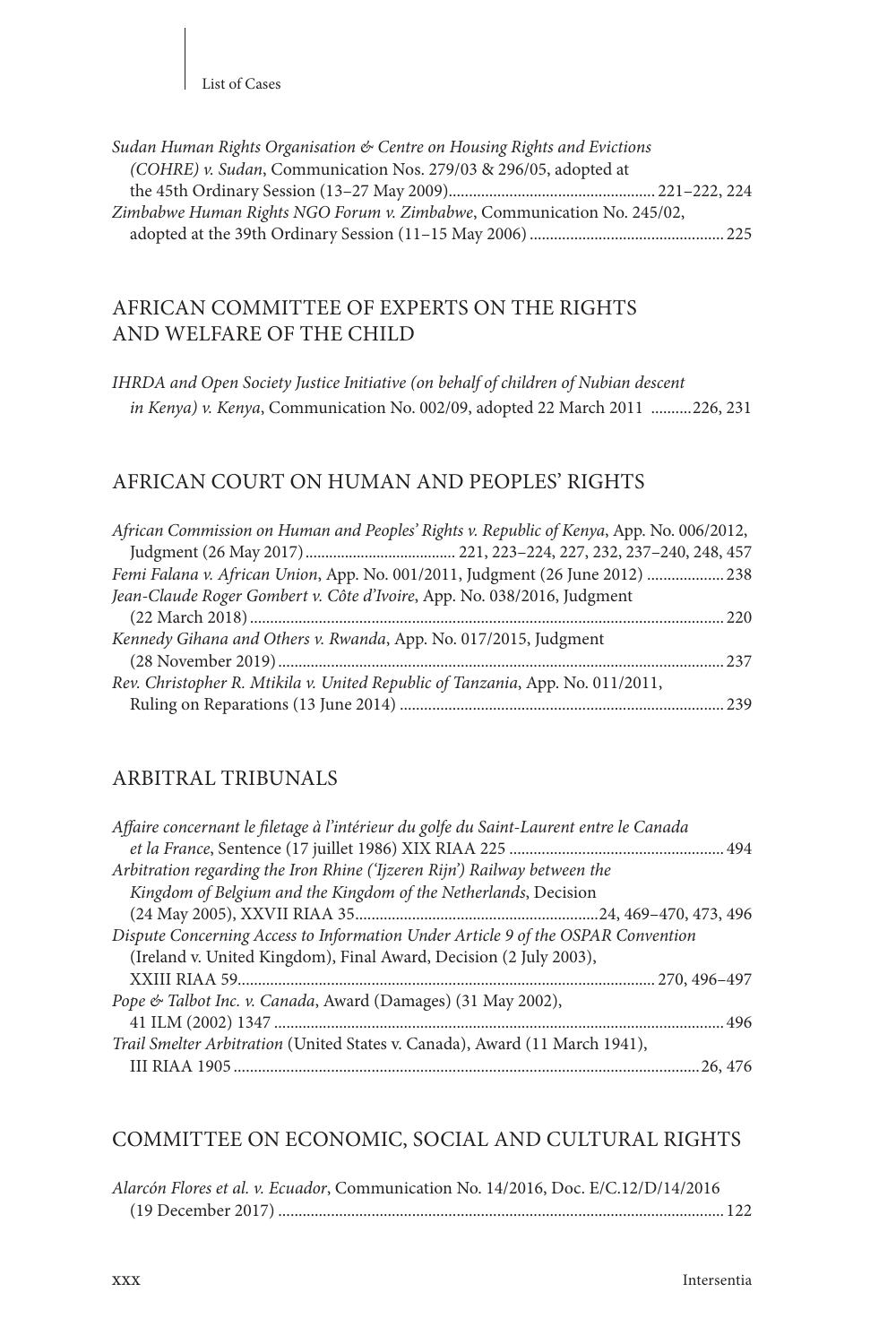| Ben Djazia & Bellili v. Spain, Communication No. 5/2015, Doc. E/C.12/61/D/5/2015 |
|----------------------------------------------------------------------------------|
|                                                                                  |
| I.D.G. v. Spain, Communication No. 2/2014, Doc. E/C.12/55/D/2/2014               |
|                                                                                  |
| López Albán v. Spain, Communication No. 37/2018, Doc. E/C.12/66/C/37/2018        |
|                                                                                  |
| López Rodríguez v. Spain, Communication No. 1/2013, Doc. E/C.12/57/D/1/2013      |
|                                                                                  |
| S.C. & G.P. v. Italy, Communication No. 22/2017, Doc. E/C.12/65/D/22/2017        |
|                                                                                  |
| Trujillo Calero v. Ecuador, Communication No. 10/2015, Doc. E/C.12/63/D/10/2015  |
|                                                                                  |

### EAST-AFRICAN COURT OF JUSTICE

| African Network for Animal Welfare (ANAW) v. The Attorney-General of the     |  |
|------------------------------------------------------------------------------|--|
| United Republic of Tanzania, Judgment (20 June 2014), Reference No. 9 (2010) |  |
|                                                                              |  |

## ECOWAS COURT OF JUSTICE

| SERAP v. Federal Republic of Nigeria, Judgment, Doc. ECW/CCJ/JUD/18/12 |  |
|------------------------------------------------------------------------|--|
|                                                                        |  |

### EUROPEAN COMMITTEE OF SOCIAL RIGHTS

| Autism-Europe v. France, Complaint No. 13/2002, Merits (4 November 2003)140-142,     |
|--------------------------------------------------------------------------------------|
| 146-147, 165, 167, 454-455, 517                                                      |
| Centre on Housing Rights and Evictions (COHRE) v. Croatia, Complaint No. 52/2008,    |
|                                                                                      |
| Centre on Housing Rights and Evictions (COHRE) v. Croatia, Complaint No. 52/2008,    |
|                                                                                      |
| Centre on Housing Rights and Evictions (COHRE) v. Italy, Complaint No. 58/2009,      |
|                                                                                      |
| Confédération Française de l'Encadrement (CFE-CGC) v. France, Complaint No. 9/2000,  |
|                                                                                      |
| Confédération française de l'Encadrement (CFE-CGC) v. France, Complaint No. 16/2003, |
|                                                                                      |
| Confédération française de l'Encadrement (CFE-CGC) v. France, Complaint No. 56/2009, |
|                                                                                      |
| Confédération Générale du Travail (CGT) v. France, Complaint No. 55/2009,            |
|                                                                                      |
| Defence for Children International (DCI) v. Belgium, Complaint No. 69/2011,          |
|                                                                                      |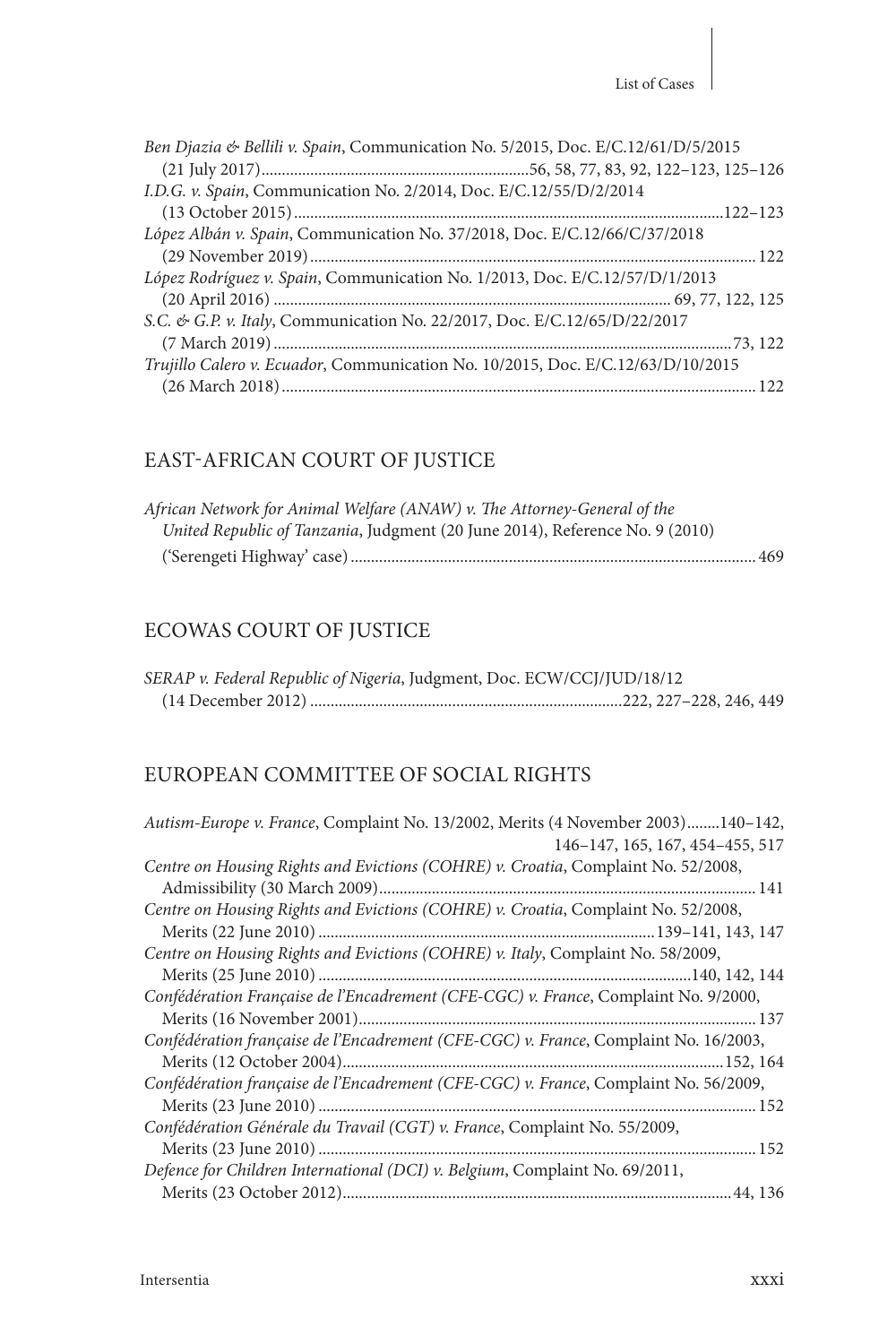#### List of Cases

| European Action of the Disabled (AEH) v. France, Complaint No. 81/2012,                                                                                  |
|----------------------------------------------------------------------------------------------------------------------------------------------------------|
|                                                                                                                                                          |
| European Federation of National Organisations working with the Homeless (FEANTSA)<br>v. the Netherlands, Complaint No. 86/2012, Merits (2 July 2014) 136 |
| European Federation of National Organisations working with the Homeless                                                                                  |
| (FEANTSA) v. Slovenia, Complaint No. 53/2008, Merits (8 August 2009) 140-142                                                                             |
| European Federation of National Organisations working with the Homeless                                                                                  |
| (FEANTSA) v. France, Complaint No. 39/2006, Merits (5 December 2007)  140, 142,                                                                          |
| 144-145, 159                                                                                                                                             |
| European Roma and Travellers Forum (ERTF) v. France, Complaint No. 64/2011,                                                                              |
|                                                                                                                                                          |
| European Roma Rights Centre (ERRC) v. Bulgaria, Complaint No. 31/2005, Merits                                                                            |
|                                                                                                                                                          |
| European Roma Rights Centre (ERRC) v. Bulgaria, Complaint No. 48/2008, Merits                                                                            |
|                                                                                                                                                          |
| European Roma Rights Centre (ERRC) v. France, Complaint No. 51/2008, Merits                                                                              |
|                                                                                                                                                          |
| European Roma Rights Centre (ERRC) v. Greece, Complaint No. 15/2003, Merits                                                                              |
| European Roma Rights Centre (ERRC) v. Italy, Complaint No. 27/2004, Merits                                                                               |
|                                                                                                                                                          |
| European Roma Rights Centre (ERRC) v. Portugal, Complaint No. 61/2010, Merits                                                                            |
|                                                                                                                                                          |
| Federation of Employed Pensioners of Greece (IKA-ETAM) v. Greece,                                                                                        |
| Complaint No. 76/2012, Merits (7 December 2012) 148-149, 151-154                                                                                         |
| Finnish Society of Social Rights v. Finland, Complaint No. 88/2012, Merits                                                                               |
|                                                                                                                                                          |
| Finnish Society of Social Rights v. Finland, Complaint No. 108/2014, Admissibility                                                                       |
|                                                                                                                                                          |
| General Federation of Employees of the National Electric Power Corporation                                                                               |
| (GENOP-DEI) / Confederation of Greek Civil Servants' Trade Unions (ADEDY)                                                                                |
| v. Greece, Complaint No. 65/2011, Merits (23 May 2012)  151, 153-154                                                                                     |
| General Federation of Employees of the National Electric Power Corporation                                                                               |
| (GENOP-DEI) / Confederation of Greek Civil Servants' Trade Unions (ADEDY)                                                                                |
| v. Greece, Complaint No. 66/2011, Merits (23 May 2012)  143, 148-149, 151-155, 165                                                                       |
| Greek General Confederation of Labour (GSEE) v. Greece, Complaint No. 111/2014,                                                                          |
|                                                                                                                                                          |
| International Centre for the Legal Protection of Human Rights (INTERIGHTS)                                                                               |
| International Commission of Jurists v. Portugal, Complaint No. 1/1998,                                                                                   |
| Admissibility (10 March 1999)                                                                                                                            |
| 160–161<br>International Commission of Jurists v. Portugal, Complaint No. 1/1998,                                                                        |
|                                                                                                                                                          |
| International Federation of Human Rights (FIDH) v. Belgium, Complaint No. 62/2010,                                                                       |
|                                                                                                                                                          |
| International Federation of Human Rights (FIDH) v. Greece, Complaint No. 72/2011,                                                                        |
|                                                                                                                                                          |
| International Federation for Human Rights (FIDH) v. Ireland, Complaint No. 110/2014,                                                                     |
|                                                                                                                                                          |
| International Federation of Human Rights Leagues (FIDH) v. France,                                                                                       |
|                                                                                                                                                          |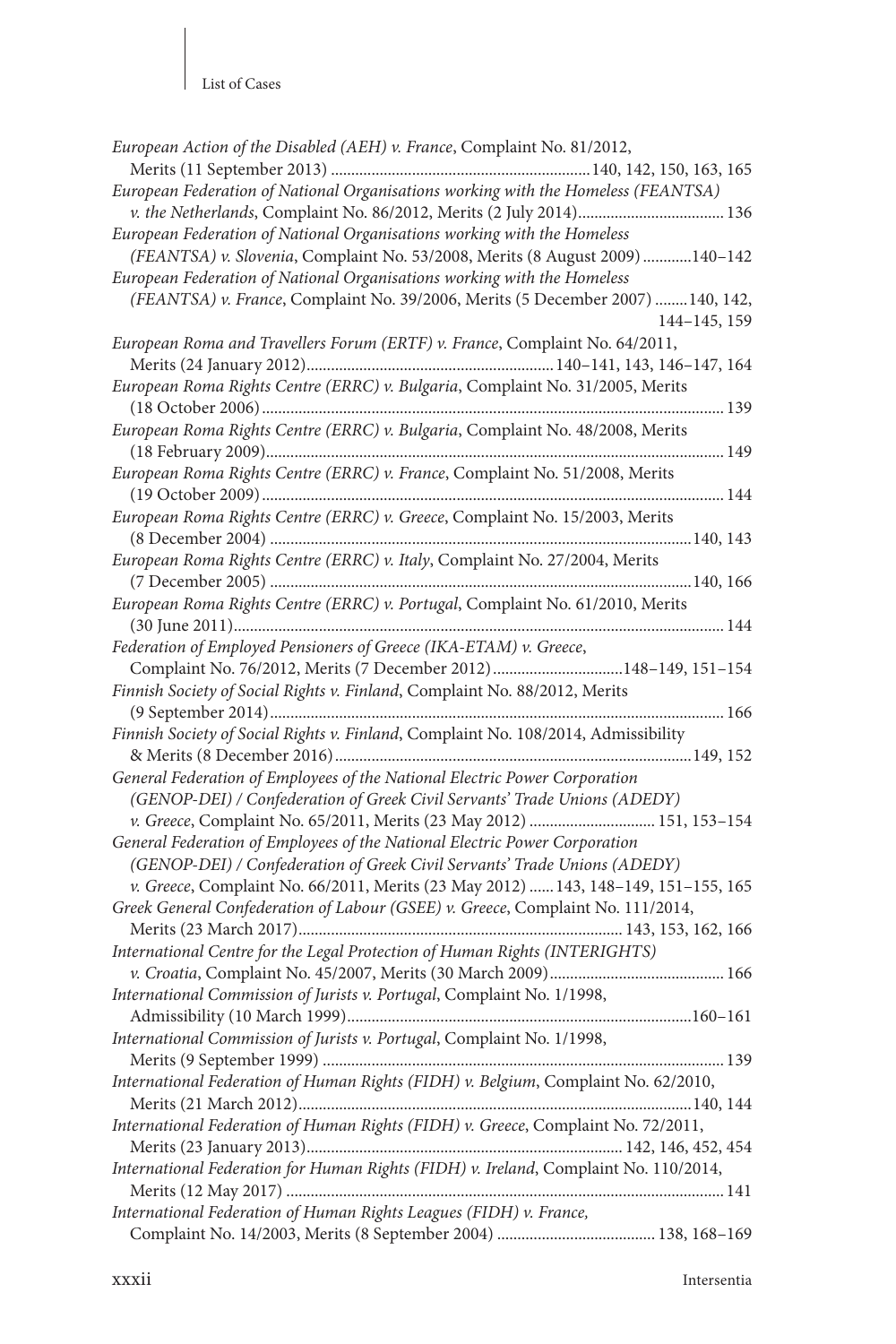| International Movement ATD Fourth World v. France, Complaint No. 33/2006,               |
|-----------------------------------------------------------------------------------------|
|                                                                                         |
| Marangopoulos Foundation for Human Rights (MFHR) v. Greece, Complaint                   |
|                                                                                         |
| Médecins du Monde - International v. France, Complaint No. 67/2011,                     |
|                                                                                         |
| Mental Disability Advocacy Center (MDAC) v. Belgium, Complaint No. 109/2014,            |
|                                                                                         |
| Mental Disability Advocacy Center (MDAC) v. Bulgaria, Complaint No. 41/2007,            |
|                                                                                         |
| Panhellenic Federation of Pensioners of the Public Electricity Corporation (POS-DEI) v. |
|                                                                                         |
| Panhellenic Federation of Public Service Pensioners (POPS) v. Greece,                   |
|                                                                                         |
| Pensioners' Union of the Agricultural Bank of Greece (ATE) v. Greece,                   |
|                                                                                         |
| Pensioners' Union of the Athens-Piraeus Electric Railways (I.S.A.P.) v. Greece,         |
|                                                                                         |
| SAIGI - Syndicat des Hauts Fonctionnaires v. France, Complaint No. 29/2005,             |
|                                                                                         |
| Swedish Trade Union Confederation (LO) and Swedish Confederation of Professional        |
| Employees (TCO) v. Sweden, Complaint No. 85/2012, Admissibility & Merits                |
|                                                                                         |
| The Confederation of Swedish Enterprise v. Sweden, Complaint No. 12/2002,               |
|                                                                                         |

## EUROPEAN COURT OF HUMAN RIGHTS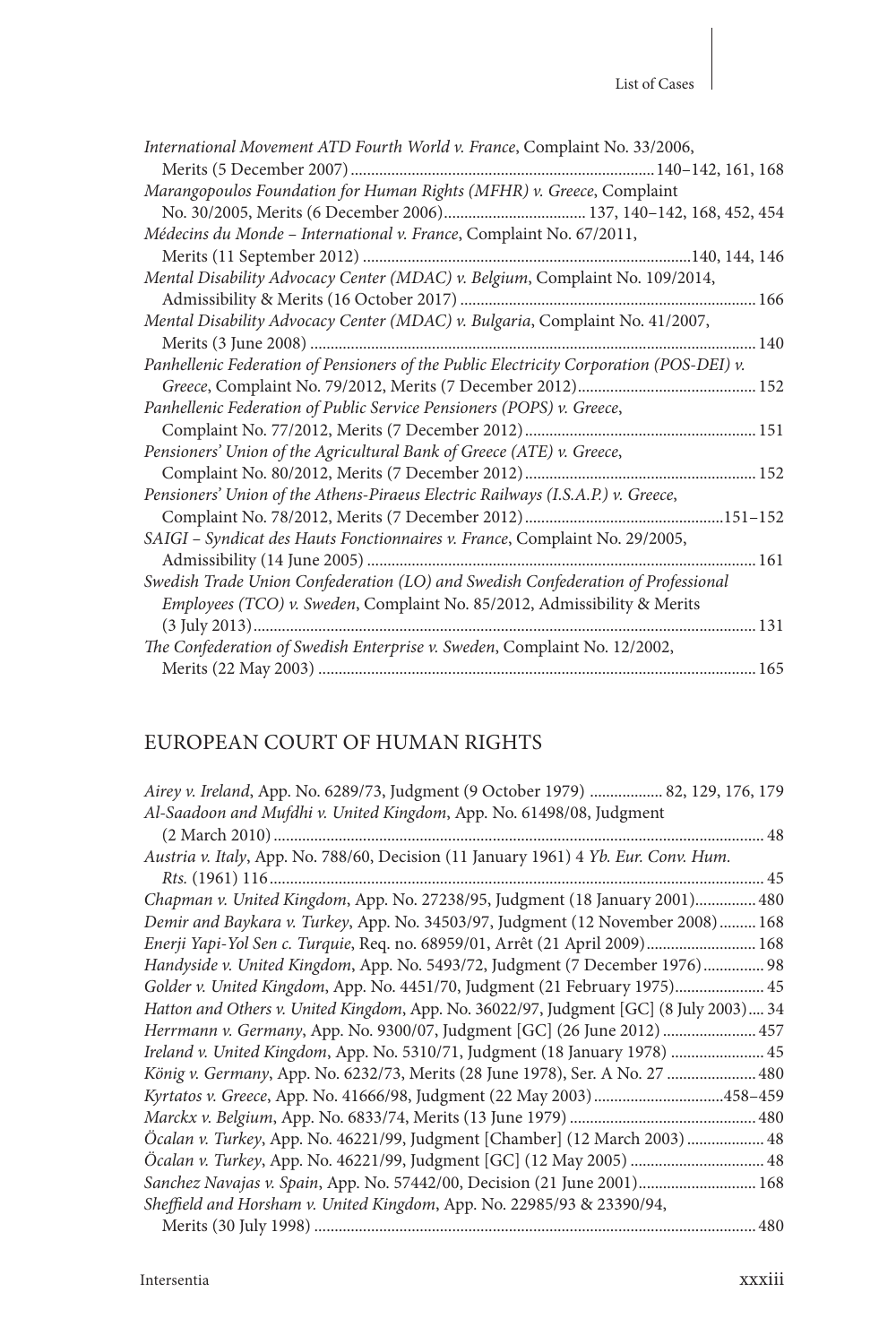| Sidabras and Dziautas v. Lithuania, App. Nos. 55480/00 & 59330/00,                  |  |
|-------------------------------------------------------------------------------------|--|
|                                                                                     |  |
| Sigurdur A. Sigurjónsson v. Iceland, App. No. 16130/90, Judgment (30 June 1993) 168 |  |
| Sitaropoulos and Giakoumopoulos v. Greece, App. No. 42202/07,                       |  |
|                                                                                     |  |
| Soering v. United Kingdom, App. No. 14038/88, Judgment (7 July 1989) 48             |  |
| Vördur Olafsson v. Iceland, App. No. 20161/06, Judgment (27 April 2010)  168        |  |
|                                                                                     |  |

## EUROPEAN COURT OF JUSTICE

| Bund für Umwelt und Naturschutz Deutschland v. Bundesrepublik Deutschland, |  |
|----------------------------------------------------------------------------|--|
|                                                                            |  |

#### HUMAN RIGHTS COMMITTEE

| Ivan Kitok v. Sweden, Communication No. 197/1985, Doc. CCPR/C/33/D/197/1985 |  |
|-----------------------------------------------------------------------------|--|
|                                                                             |  |

#### INTER-AMERICAN COMMISSION ON HUMAN RIGHTS

| James Terry Roach & Jay Pinkerton v. United States, Case No. 9.467, Report No. 3/87 |
|-------------------------------------------------------------------------------------|
|                                                                                     |
| Maya Indigenous Communities of the Toledo District v. Belize, Case No. 12.053,      |
|                                                                                     |
| Members of the Association of the Discharged and Retired Employees of the           |
| Comptroller General of the Republic v. Perú, Case No. 12.357, Report No. 125/06     |
| 177                                                                                 |
| Metropolitan Nature Preserve v. Panama, Case No. 11.533, Report No. 88/03           |
|                                                                                     |
| Michael Domingues v. United States, Case No. 12.285, Report No. 62/02               |
|                                                                                     |
| Milton García Fajardo et al. v. Nicaragua, Case No. 11.381, Report No. 100/01       |
|                                                                                     |
| National Association of Ex-Employees of the Peruvian Social Security                |
| Institute et al. v. Peru, Case 12.670, Report No. 38/09                             |
|                                                                                     |
| Statehood Solidarity Committee v. United States, Case 11.204, Report No. 98/03      |
|                                                                                     |

#### INTER-AMERICAN COURT OF HUMAN RIGHTS

| Case of Acevedo Buendia et al. ('Discharged and Retired Employees of the Comptroller') |  |
|----------------------------------------------------------------------------------------|--|
| <i>v. Peru</i> , Judgment (Preliminary Objection, Merits, Reparations and Costs)       |  |
|                                                                                        |  |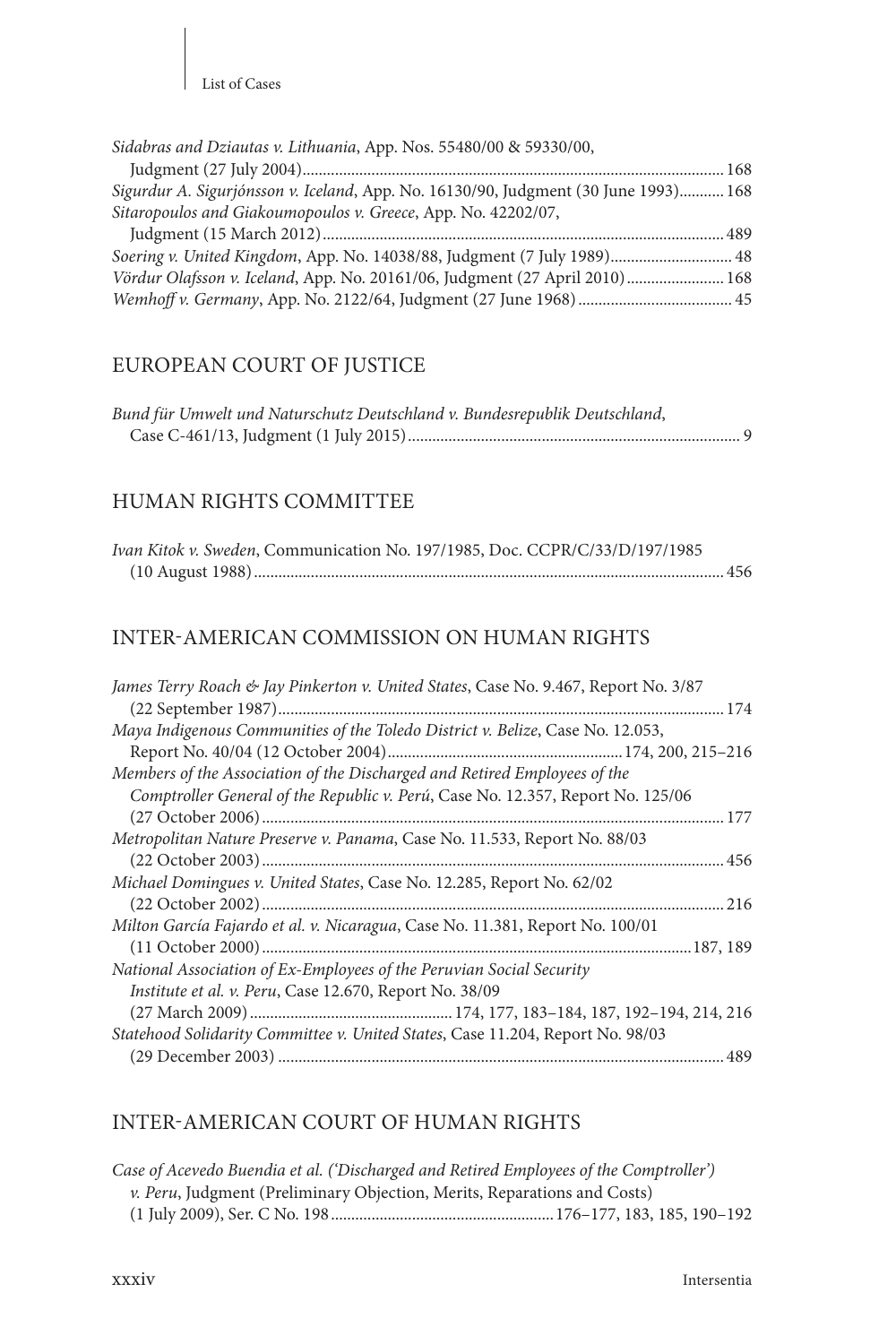| Case of Acevedo Buendia et al. ('Discharged and Retired Employees of the Office of the  |
|-----------------------------------------------------------------------------------------|
| Comptroller') v. Peru, Order (Monitoring compliance) (1 July 2011)  204                 |
| Case of Albán Cornejo et al. v. Ecuador, Judgment (Merits, Reparations, and Costs)      |
|                                                                                         |
| Case of Almonacid-Arellanon et al. v. Chile, Judgment (Preliminary Objections,          |
| Merits, Reparations and Costs) (26 September 2006), Ser. C No. 154 175                  |
| Case of Baena-Ricardo et al. v. Panama, Judgment (Merits, Reparations and Costs)        |
|                                                                                         |
|                                                                                         |
| Case of Baena-Ricardo et al. v. Panama, Judgment (28 November 2003) (Competence),       |
|                                                                                         |
| Case of Baldeón-García v. Peru, Judgment (Merits, Reparations, and Costs)               |
|                                                                                         |
| Case of Furlan and Family v. Argentina, Judgment (Preliminary Objections, Merits,       |
|                                                                                         |
| Case of Gelman v. Uruguay, Judgment (Merits and Reparations) (24 February 2011),        |
|                                                                                         |
| Case of Gonzales Lluy et al. v. Ecuador, Judgment (Preliminary Objections, Merits,      |
| Reparations and Costs) (1 September 2015), Ser. C. No. 298  175, 178, 181-182,          |
| 185, 188, 190, 192, 196, 214                                                            |
|                                                                                         |
| Case of González et al. ('Cotton Field') v. Mexico, Judgment (Preliminary Objection,    |
| Merits, Reparations, and Costs) (16 November 2009), Ser. C No. 205  181                 |
| Case of Ivcher-Bronstein v. Peru, Judgment (Competence) (24 September 1999),            |
|                                                                                         |
| Case of Juan Humberto Sánchez v. Honduras, Judgment (Preliminary Objections,            |
|                                                                                         |
| Case of Perozo et al. v. Venezuela, Judgment (28 January 2009) (Preliminary Objections, |
|                                                                                         |
| Case of Ríos et al. v. Venezuela, Judgment (28 January 2009) (Preliminary Objections,   |
|                                                                                         |
| Case of Salvador Chiriboga v. Ecuador, Judgment (Preliminary Objection and Merits)      |
|                                                                                         |
| Case of Suárez Peralta v. Ecuador, Judgment (Preliminary Objections, Merits,            |
| Reparations and Costs) (21 May 2013), Ser. C No. 261 175, 177, 181-183,                 |
|                                                                                         |
| 185-189, 215-216, 489                                                                   |
| Case of the 19 Merchants v. Colombia, Judgment (Merits, Reparations and Costs)          |
|                                                                                         |
| Case of the 'Five Pensioners' v. Peru, Judgment (Merits, Reparations and Costs)         |
|                                                                                         |
| Case of the Gómez-Paquiyauri Brothers v. Peru, Judgment (Merits, Reparations            |
|                                                                                         |
| Case of the 'Juvenile Reeducation Institute' v. Paraguay, Judgment (Preliminary         |
| Objections, Merits, Reparations and Costs) (2 September 2004),                          |
|                                                                                         |
|                                                                                         |
|                                                                                         |
| Case of the 'Mapiripán Massacre' v. Columbia, Judgment (Merits, Reparations             |
|                                                                                         |
| Case of the Mayagna (Sumo) Awas Tingni Community v. Nicaragua, Judgment                 |
| (31 August 2001) (Merits, Reparations and Costs), Ser. C No. 79 181                     |
| Case of the Moiwana Community v. Suriname, Judgment (15 June 2005)                      |
| (Preliminary Objections, Merits, Reparations and Costs), Ser. C No. 124 175, 203-204    |
| Case of the Pueblo Bello Massacre v. Colombia, Judgment (Merits, Reparations            |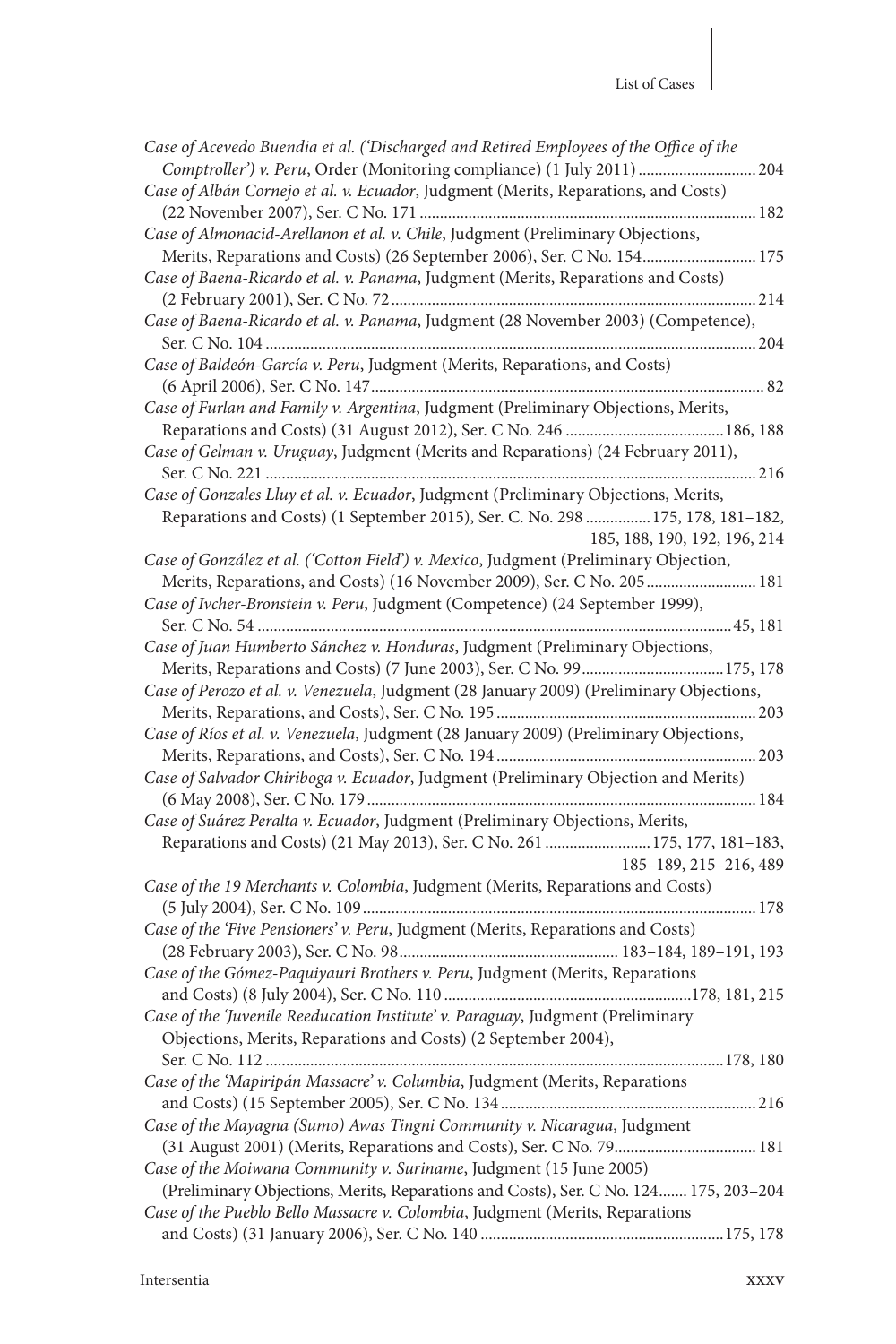| Case of the Saramaka People v. Suriname, Judgment (28 November 2007)                  |
|---------------------------------------------------------------------------------------|
| (Preliminary Objections, Merits, Reparations, and Costs), Ser. C No. 172203, 216,     |
| 455-456, 458, 525                                                                     |
| Case of the Sawhoyamaxa Indigenous Community v. Paraguay, Judgment (Merits,           |
| Reparations and Costs) (29 March 2006), Ser. C No. 146  34, 175, 178-179, 204, 456    |
| Case of the Xákmok Kásek Indigenous Community v. Paraguay, Judgment                   |
| (Merits, Reparations, and Costs) (24 August 2010), Ser. C No. 214 179-180             |
| Case of the Yakye Axa Community v. Paraguay, Judgment (Merits, Reparations            |
|                                                                                       |
| Case of Velásquez Rodríguez v. Honduras, Judgment (Merits) (29 July 1988),            |
|                                                                                       |
| Case of Ximenes-Lopes v. Brazil, Judgment (Merits, Reparations and Costs)             |
|                                                                                       |
| Caso Cuscul Pivaral y otros v. Guatemala, Sentencia (Excepción Preliminar, Fondo,     |
| Reparaciones y Costas) (23 August 2018), Ser. C No. 359185, 189, 191-192, 196         |
| Caso Lagos del Campo v. Perú, Sentencia (Excepciones Preliminares, Fondo,             |
|                                                                                       |
| Caso Poblete Vilches y otros v. Chile, Sentencia (Fondo, Reparaciones y Costas)       |
|                                                                                       |
|                                                                                       |
| Compulsory Membership in an Association Prescribed by Law for the Practice of         |
| Journalism, Advisory Opinion OC-5/85 (13 November 1985), Ser. A No. 5  181            |
| Interpretation of the American Declaration of the Rights and Duties of Man within the |
| Framework of Article 64 of the American Convention on Human Rights, Advisory          |
|                                                                                       |
| 'Street Children' Case (Villagrán-Morales et al.) v. Guatemala, Judgment (Merits)     |
|                                                                                       |
| The Effect of Reservations on the Entry into Force of the American Convention         |
| on Human Rights (Art. 74-75), Advisory Opinion OC-2/82 (24 September 1982),           |
|                                                                                       |
| The Environment and Human Rights, Advisory Opinion OC-23/17                           |
|                                                                                       |
| The Right to Information on Consular Assistance in the Framework of the Guarantees    |
| of the Due Process of Law, Advisory Opinion OC-16/99 (14 November 1997),              |
|                                                                                       |

## INTERNATIONAL COURT OF JUSTICE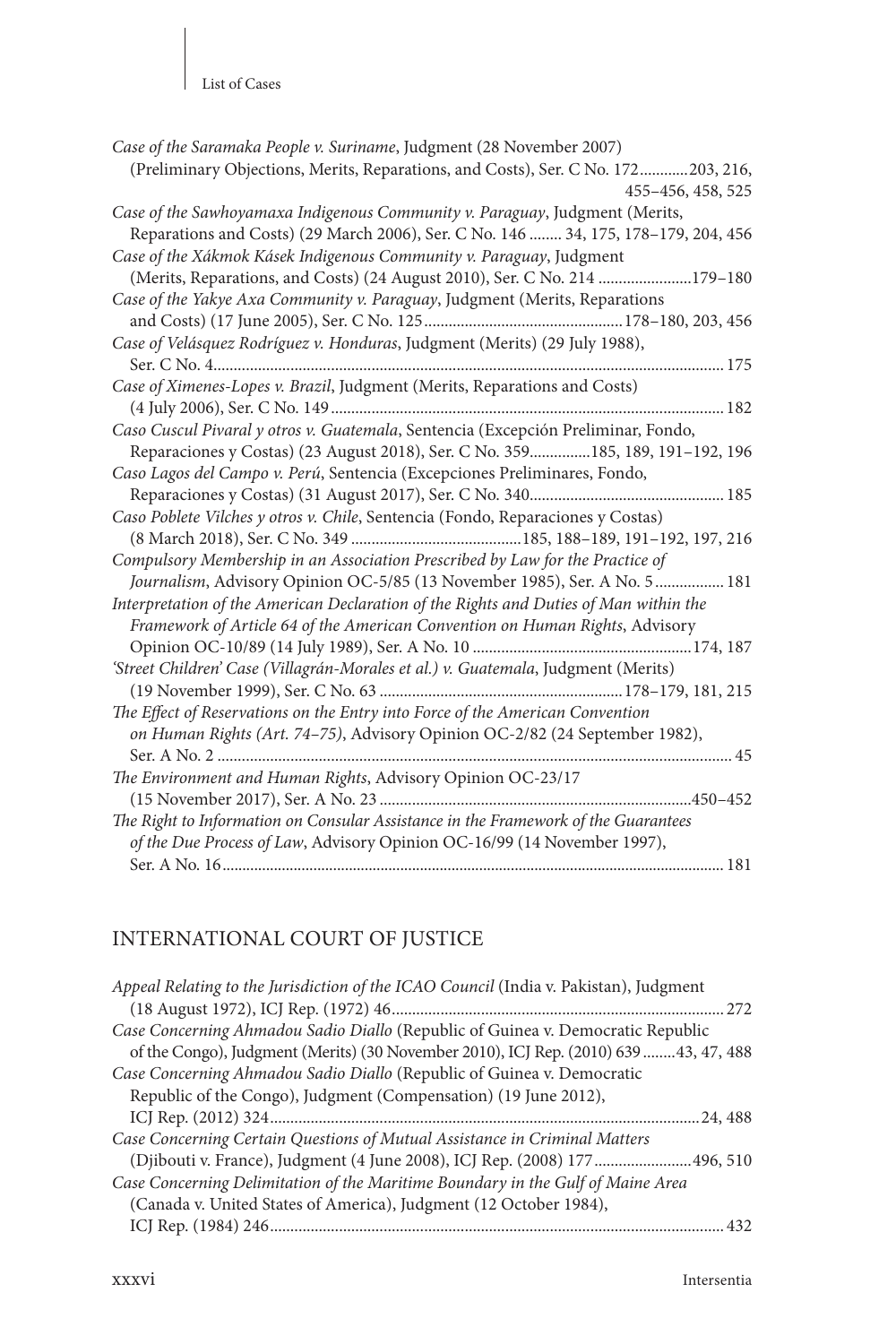| Case Concerning Kasikili/Sedudu Island (Botswana v. Namibia), Judgment                |
|---------------------------------------------------------------------------------------|
|                                                                                       |
| Case Concerning Military and Paramilitary Activities in and against Nicaragua         |
| (Nicaragua v. United States of America), Judgment (Merits) (27 June 1986),            |
|                                                                                       |
| Case Concerning Oil Platforms (Islamic Republic of Iran v. United States of America), |
| Judgment (Preliminary Objections) (12 December 1996), ICJ Rep. (1996) 803 13          |
| Case Concerning Oil Platforms (Islamic Republic of Iran v. United States of America), |
| Judgment (Merits) (6 November 2003), ICJ Rep. (2003) 161  13, 494, 496, 510           |
| Case Concerning Pulp Mills on the River Uruguay (Argentina v. Uruguay),               |
|                                                                                       |
| Case Concerning Pulp Mills on the River Uruguay (Argentina v. Uruguay),               |
|                                                                                       |
| Case Concerning the Arrest Warrant of 11 April 2000 (Democratic Republic              |
| of the Congo v. Belgium), Judgment (14 February 2002), ICJ Rep. (2002) 3 432          |
| Case Concerning the Continental Shelf (Libya v. Malta), Judgment (3 June 1985),       |
|                                                                                       |
| Case Concerning the Gabčíkovo-Nagymaros Project (Hungary v. Slovakia),                |
| Judgment (25 September 1997), ICJ Rep. (1997) 7464, 468-470, 496, 514                 |
| Case Concerning the Territorial Dispute (Libyan Arab Jamahiriya v. Chad),             |
|                                                                                       |
| Certain Activities Carried Out by Nicaragua in the Border Area (Costa Rica            |
| v. Nicaragua) & Construction of a Road in Costa Rica along the San Juan River         |
| (Nicaragua v. Costa Rica), Judgment (16 December 2015), ICJ                           |
|                                                                                       |
| Dispute Regarding Navigational and Related Rights (Costa Rica v. Nicaragua),          |
|                                                                                       |
| Legal Consequences for States of the Continued Presence of South Africa in Namibia    |
| (South West Africa) Notwithstanding Security Council Resolution 276 (1970),           |
|                                                                                       |
| Legal Consequences of the Construction of a Wall in the Occupied Palestinian          |
| Territories, Advisory Opinion (9 July 2004), ICJ Rep. (2004) 13647, 74, 488           |
| Legality of the Threat or Use of Nuclear Weapons, Advisory Opinion (8 July 1996),     |
|                                                                                       |
| North Sea Continental Shelf Cases (Germany v. Denmark; Germany v. Netherlands),       |
|                                                                                       |
| Nuclear Tests Cases (Australia v. France; New Zealand v. France), Judgment            |
|                                                                                       |
| Reservations to the Convention on the Prevention and Punishment of the Crime of       |
|                                                                                       |
| Whaling in the Antarctic (Australia v. Japan: New Zealand intervening),               |
| Judgment (31 March 2014), ICJ Rep. (2014) 226 265-266, 268-271, 468                   |

## INTERNATIONAL TRIBUNAL FOR THE LAW OF THE SEA

| Request for an Advisory Opinion Submitted by the Sub-Regional |  |
|---------------------------------------------------------------|--|
| Fisheries Commission (SRFC), Advisory Opinion (2 April 2015), |  |
|                                                               |  |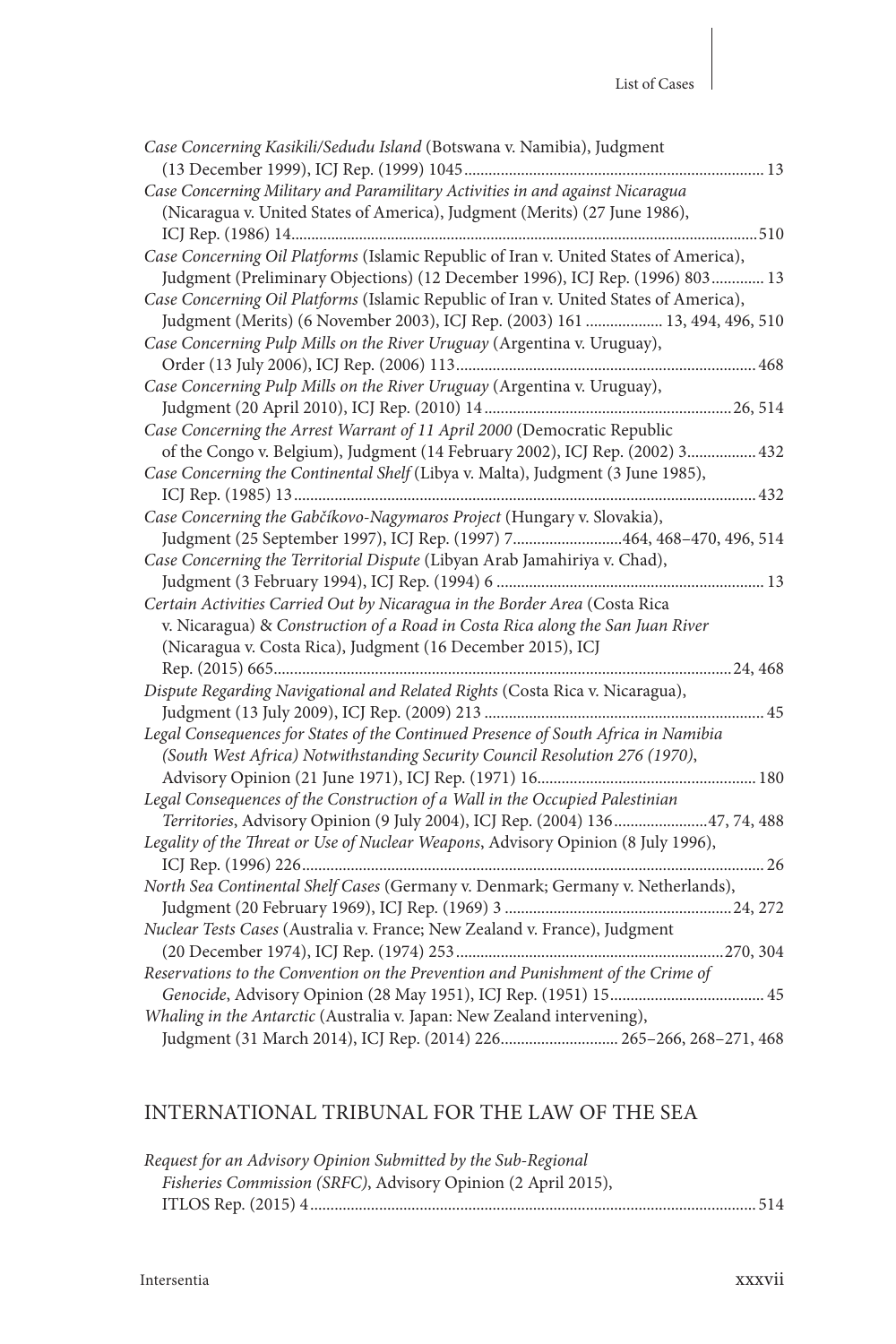| Responsibilities and Obligations of States Sponsoring Persons and Entities  |  |
|-----------------------------------------------------------------------------|--|
| with Respect to Activities in the Area, Advisory Opinion (1 February 2011), |  |
|                                                                             |  |
| The MOX Plant Case (Ireland v. United Kingdom), Order (3 December 2001),    |  |
|                                                                             |  |

## PERMANENT COURT OF INTERNATIONAL JUSTICE

| Case of the S.S. Wimbledon (Great Britain, France, Italy and Japan |  |
|--------------------------------------------------------------------|--|
| v. German Empire; Poland intervening), Judgment (17 August 1923),  |  |
|                                                                    |  |
| Minority Schools in Albania, Advisory Opinion (6 April 1935),      |  |
|                                                                    |  |

## WTO DISPUTE SETTLEMENT BODIES

| China – Measures Related to the Exportation of Various Raw Materials,           |  |
|---------------------------------------------------------------------------------|--|
| WT/DS394/AB/R et al., Appellate Body Report (30 January 2012) 468               |  |
| European Communities – Measures Affecting the Approval and Marketing of Biotech |  |
| Products, WT/DS291/R, WT/DS292/R and WT/DS293/R, Panel reports                  |  |
|                                                                                 |  |
| United States - Import Prohibition of Certain Shrimp and Shrimp Products,       |  |
| WT/DS58/AB/R, Appellate Body Report (12 October 1998)468, 473, 497              |  |

## NATIONAL

### AUSTRALIA

| Commonwealth v. Tasmania, [1983] High Court of Australia 21, |  |
|--------------------------------------------------------------|--|
|                                                              |  |

#### BELGIUM